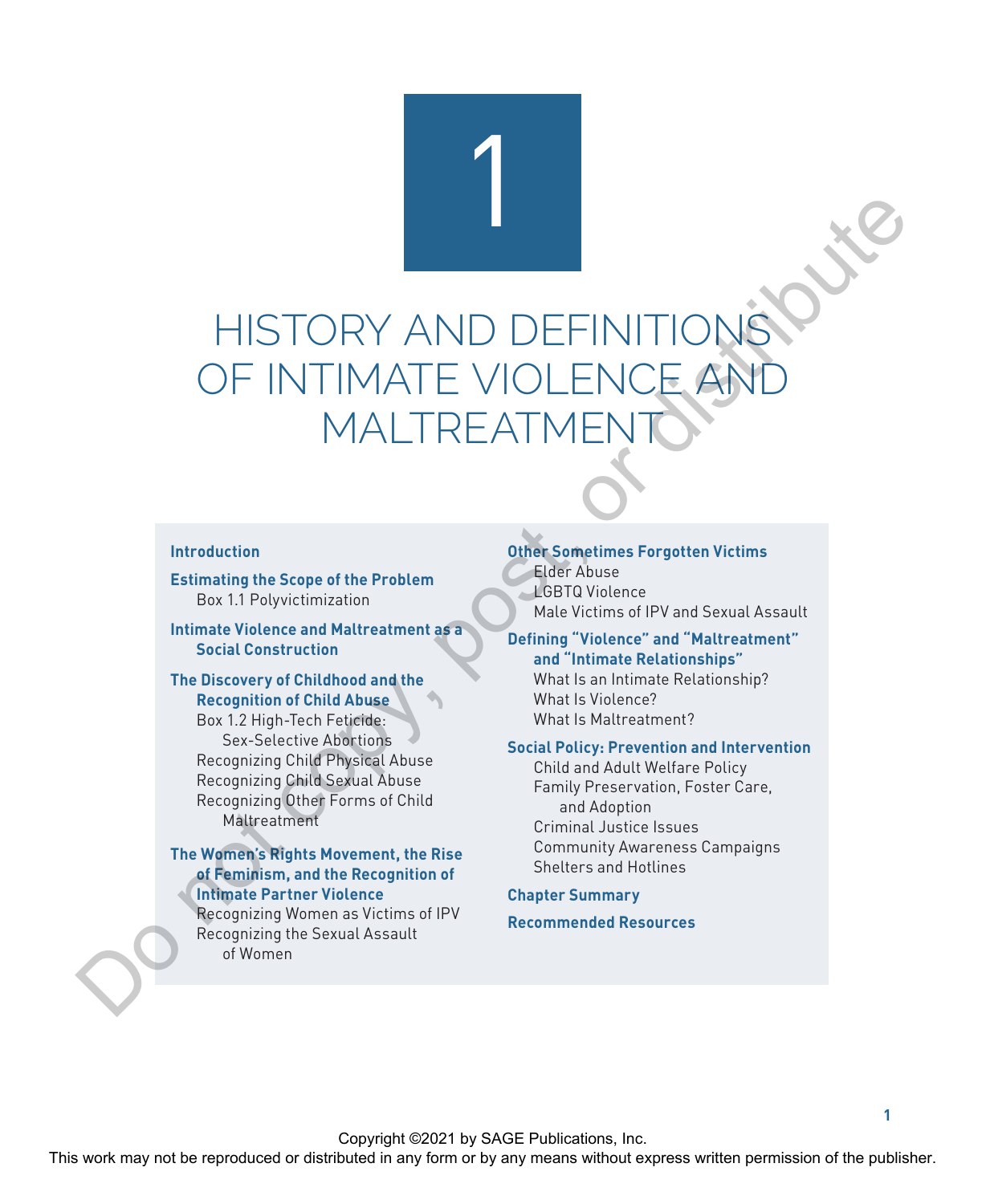## LEARNING OBJECTIVES

- 1. Describe the key issues that are present in determining the scope of violence and maltreatment in intimate relationships (VMIR).
- 2. Demonstrate the ways in which VMIR can be viewed as a social construction.
- 3. Summarize the historical events that have led to the discovery of VMIR.
- 4. Identify and discuss the VMIR forms of abuse and victim groups that are less well recognized in today's society, including elder abuse, LGBTQ violence, and male victims of intimate partner violence and sexual assault.
- 5. Describe the various definitional components of VMIR including intimate relationships, violence, and maltreatment.
- 6. Discuss the various intervention and prevention efforts that have been developed to address VMIR.

## INTRODUCTION

Women, children, and the elderly are more likely to be victimized *in their own home* than they are on the streets of America's most dangerous cities. Admittedly, this is a dramatic claim. Yet, we would argue this claim is supported by research. We know that violence and maltreatment in intimate relationships (VMIR) is a pervasive and often devastating problem that impacts people of all ages, from newborn infants to the elderly. We also know that it remains largely hidden from public view—hidden behind the closed doors of homes in every neighborhood in America. The contract methods of the repression of the results of the repression of the relationship is the relationship of the relationship is a social content of the relationship of the relationship of the relationship of the re

We begin with a story from, of all places, Major League Baseball (MLB). October 19, 2019, was a memorable day for the Houston Astros. Leading the American League Championship Series against the New York Yankees 3 games to 2, and hoping to close out the Yankees in game 6, Houston star José Altuve came to bat in the ninth with the score tied and a runner on first base. Altuve's towering, two-run, walk-off homer ended the series, and sent the Houston crowd into a frenzy.

The locker room celebration was predictable—excitement, laughter, hugs, tears, and a room wet with champagne. Four days later, however, the Astros were in trouble. Not only had they lost the first two games of the World Series against the Washington Nationals, but Assistant General Manager Brandon Taubman was attracting unwanted national attention. His job was in jeopardy. And it had nothing to do with baseball.

During the celebration, Taubman had "turned to a group of three female reporters, including one wearing a purple domestic-violence awareness bracelet, and yelled, half a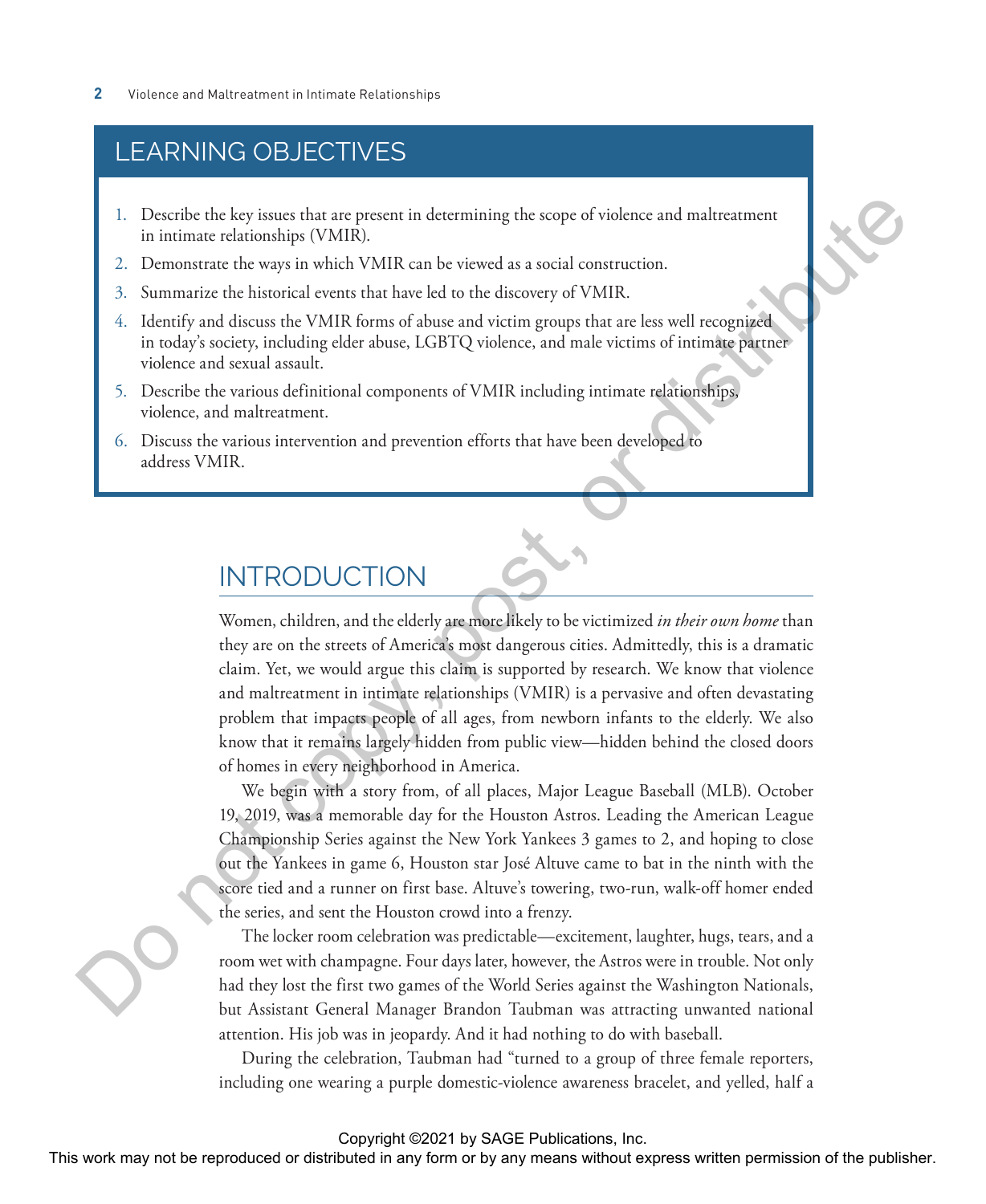dozen times, 'Thank God we got Osuna! I'm so f------ glad we got Osuna!'" (Apstein, 2019). Why was Taubman yelling "Thank God we got Osuna" to female reporters? Why was one of the reporters wearing a purple domestic-violence awareness bracelet? And who is Osuna?

Before addressing these questions it is important to look back to 2014, when Baltimore Ravens running back Ray Rice and Minnesota Vikings running back Adrian Peterson were both arrested in unrelated cases involving charges of intimate violence. Rice was arrested in February for felony assault after a physical altercation with his fiancée, Janay Palmer, at an Atlantic City hotel. Peterson was arrested in September for felony child abuse.

Both cases attracted considerable attention and contributed to a fascinating national discussion about intimate violence. In the Ray Rice case, the celebrity news website TMZ released a video the day after the arrest. In the video, which was taken outside a hotel elevator, Rice is seen dragging Palmer from the elevator. He leaves her lying facedown with her feet still inside the elevator door as he is approached by a hotel security official. As Palmer begins to stir, Rice walks away, shaking his head.

Initial reactions of National Football League (NFL) officials were cautious and muted. Ravens coach John Harbaugh, while acknowledging that all the facts were yet to be established, defended Rice's character: "You guys know his character. So you start with that" (CNN Staff, 2014). In July, five months after the altercation, NFL commissioner Roger Goodell announced the penalty: a two-game suspension for the 2014 season.

One can only assume that NFL executives anticipated that the announced decision would settle the issue. They were wrong. Experts on intimate violence, women's rights advocates, and many journalists openly criticized the decision. *New York Times* columnist Michael Powell (2014), for example, wondered why Rice, in the aftermath of the decision, "got to hear his putative bosses talk about what a fine, good, upstanding man he is." Powell also wondered why the NFL was seemingly more troubled by the use of steroids, a banned performance-enhancing substance (warranting a four-game suspension for first-time users), than intimate partner violence (warranting only a two-game suspension). Powell concluded his critique with this astute observation: "What's fascinating about domestic abuse is the delicacy with which men treat any mention of it. The original Atlantic City police report is a triumph of the passive voice. It notes that Janay Palmer stepped onto the elevator with Rice and was 'rendered unconscious.' One minute she's in the elevator, the next—shazam!—she's out." We is Coural in the representation is a important to book back or 2014, when Baltimore Reversion marring permission and the reproduced or distributed in a permission or between the representation of the publisher. Both a

In September 2014, seven months after the original video surfaced, TMZ released a second video that clarified exactly how Palmer had been "rendered unconscious." The video begins in the hotel lobby with Palmer and Rice noticeably agitated. Palmer takes a backhanded swipe at Rice as they approach the elevator. Inside, she pushes him, he punches her, and she collapses. This time the NFL acted swiftly and decisively, suspending him indefinitely. The Baltimore Ravens released him from the team.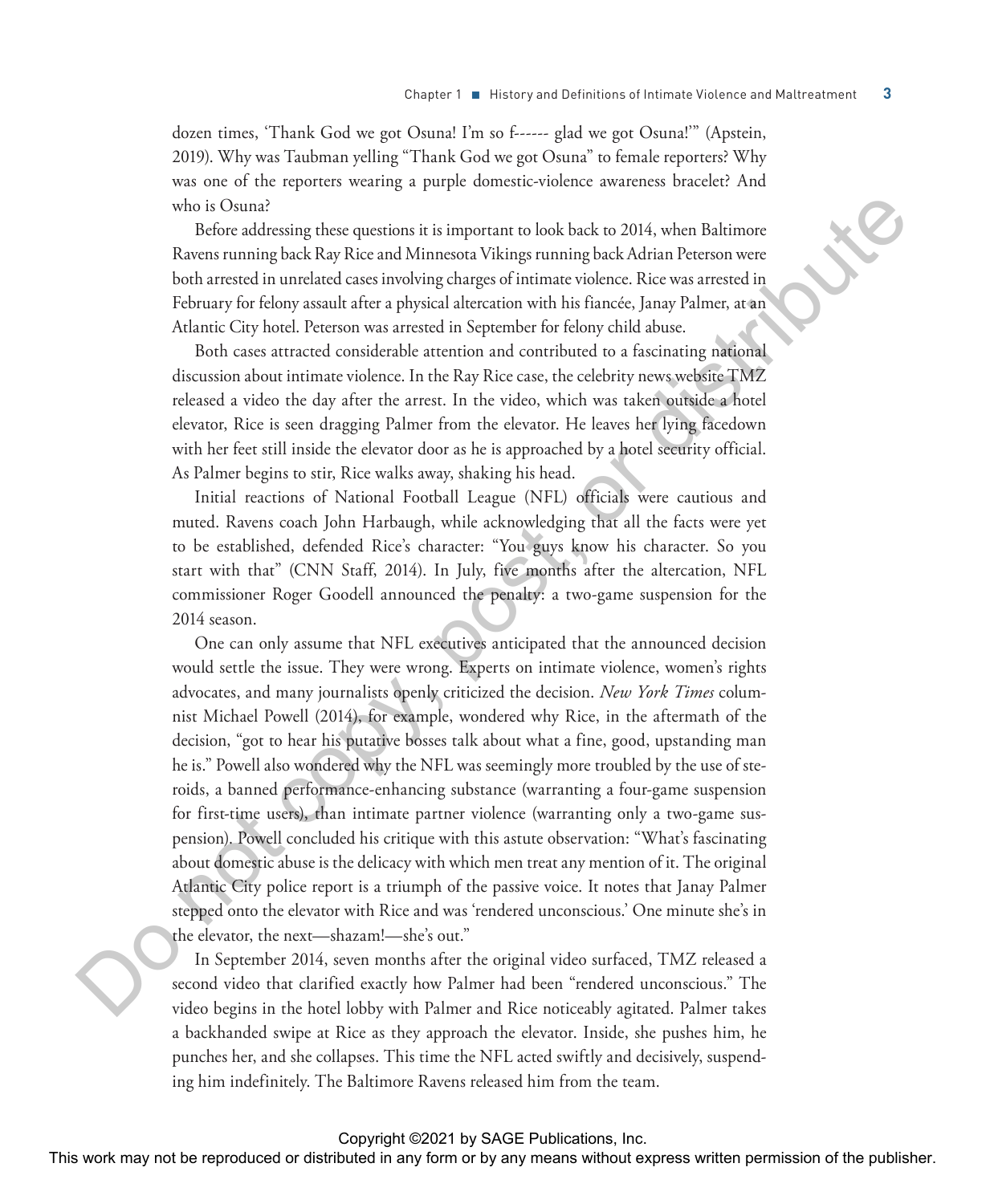NFL commissioner Goodell had defended the original two-game suspension because, in his words, it was "ambiguous what actually happened" (Dowd, 2014). But the second video removed all ambiguity. Had Commissioner Goodell seen the video before TMZ released it? Was there indeed "ambiguity" in his mind about what had happened?

In response to the criticism, the NFL appointed a former Federal Bureau of Investigation (FBI) director to review the league's handling of the case. The report, released in January 2015, affirmed that Commissioner Goodell had not seen the in-elevator video prior to the TMZ release. However, Goodell had seen the report written by police officers who had viewed the in-elevator video. He had also seen the grand jury indictment that claimed Rice "did recklessly cause significant bodily injury" to Palmer. There were also numerous reports suggesting that Rice had admitted to Goodell that he had hit Palmer and knocked her out (Dowd, 2014). By the time the report was released, however, media interest in the case had run its course, and the fact that Goodell was likely well aware when he imposed the two-game suspension that Rice had assaulted Palmer inside the elevator went largely unnoticed. vision between Towards in Was these inclusion "arbitraries" in a horizontal Barano of the reproduced or distributed in any form or between the means without express proposes of the final Barano of the publisher. The propo

In another case occurring in the fall of 2014, Minnesota Vikings player Adrian Peterson was arrested after doctors discovered bruises and cuts on the ankles, legs, and back of his 4-year-old son. Media reports suggested that Peterson was angry that the young boy had pushed one of his brothers while playing video games. According to *New York Times* columnist Charles M. Blow (2014), Peterson had "retrieved a tree branch called a 'switch'—stripped off its leaves, shoved leaves into the boy's mouth and beat him with his pants down until he bled."

Peterson released a statement in which he apologized for causing an injury he "never intended or thought would happen" and that he had merely "disciplined my son the way I was disciplined as a child" (Blow, 2014). Peterson went on to acknowledge that, after having met with a psychologist, he had learned that "there are alternative ways of disciplining a child that may be more appropriate. But deep in my heart, I have always believed I could have been one of those kids that was lost in the streets without the discipline instilled in me by my parents and other relatives. I have always believed that the way my parents disciplined me has a great deal to do with the success I have enjoyed as a man. I love my son and I will continue to become a better parent and learn from any mistakes I ever make" (Blow, 2014).

In a compromise with prosecutors, the felony charges were dropped, and Peterson pled no contest to a misdemeanor charge, was fined \$4,000, and was ordered to perform community service. The NFL suspended him without pay for the remainder of the 2014 season (Belson, 2014). Commissioner Goodell, in a scathing letter addressed to Peterson, admonished the Minnesota star for the use of a switch, "the functional equivalent of a weapon," in causing physical and emotional injury of the boy. In addition, he scolded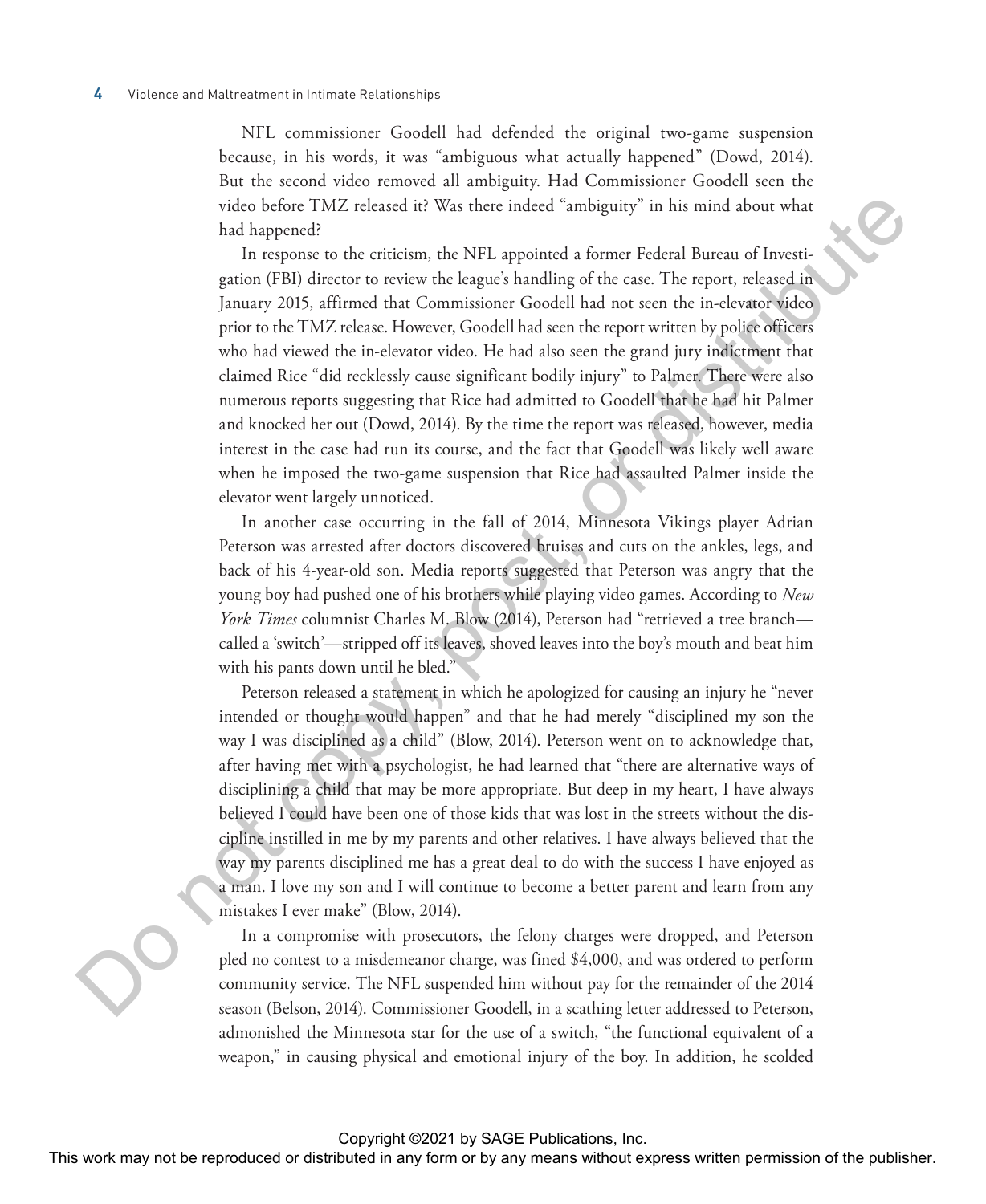Peterson for defending his actions and showing no "meaningful remorse for your conduct" (*Boston Globe*, 2014).

What have these two cases taught us about intimate violence? What questions do they raise? What lessons did we learn? What impact, if any, have these cases had on policy? And, finally, how are these cases relevant to the Houston Astros, Assistant General Manager Brandon Taubman, and the female reporter with a purple bracelet?

First, both cases illustrate the evolving recognition of intimate violence as a social problem, and the role societal reactions play in this evolution. Sociologists maintain that social problems are a **social construction** (Best, 1989; Spector & Kitsuse, 1977). This means that the social conditions only become recognized as social problems as a result of successful advocacy by those concerned about the issue. Social problems are essentially negotiated, with a variety of **claims makers** weighing in on the nature and seriousness of the problem. In the Ray Rice case, for example, the initial two-game suspension imposed by NFL commissioner Roger Goodell communicated *his* perception of the seriousness of Rice's actions. Subsequent criticisms from the media and a variety of advocates likewise communicated *their* perception of the nature and seriousness of Rice's actions. It is indeed telling that Goodell only imposed severe sanctions (a one-year suspension) *after* the world had seen, and reacted to, the video. By the time the Adrian Peterson case reached Goodell's desk, he had endured months of criticism for his perceived indifference to intimate violence, and he imposed a swift and serious sanction. We discuss the social construction of VMIR in more detail in a subsequent section of this chapter. The Walk may distributed or distributed or distributed in any form of the publishering or Bundler Distributed in any distributed in any form or better and any form or better and any form or better and any form or by any f

A second observation focuses on Peterson's attempts to defend his behavior. He acknowledged that he had crossed a line and would learn from his mistakes, but he wanted to emphasize that he still believed that physical discipline was part of being a good parent, as he believed he would have become a "street kid" were it not for his own parents' use of violent discipline. In his statements, Peterson defended not only his own personal actions but also the use of **corporal punishment** more generally. According to the General Social Survey, three-quarters of Americans agree or strongly agree that it is "sometimes necessary to discipline a child with a good, hard spanking" (T. Smith, Davern, Freese, & Morgan, 2019). But is it? Children most certainly need discipline, but does a child need to be hit? And does the fact that a discipline strategy is normative legitimize its use?

As for Peterson's attitude toward child discipline a mere four years removed from his misdemeanor plea, he has admitted that he still sometimes disciplines his child with a belt (Keim, 2018).

Third, should there have been greater legal consequences for Ray Rice and Adrian Peterson? Charges were eventually dropped against Rice (Palmer chose not to press charges), and Peterson pled no contest to a misdemeanor charge. Without speculating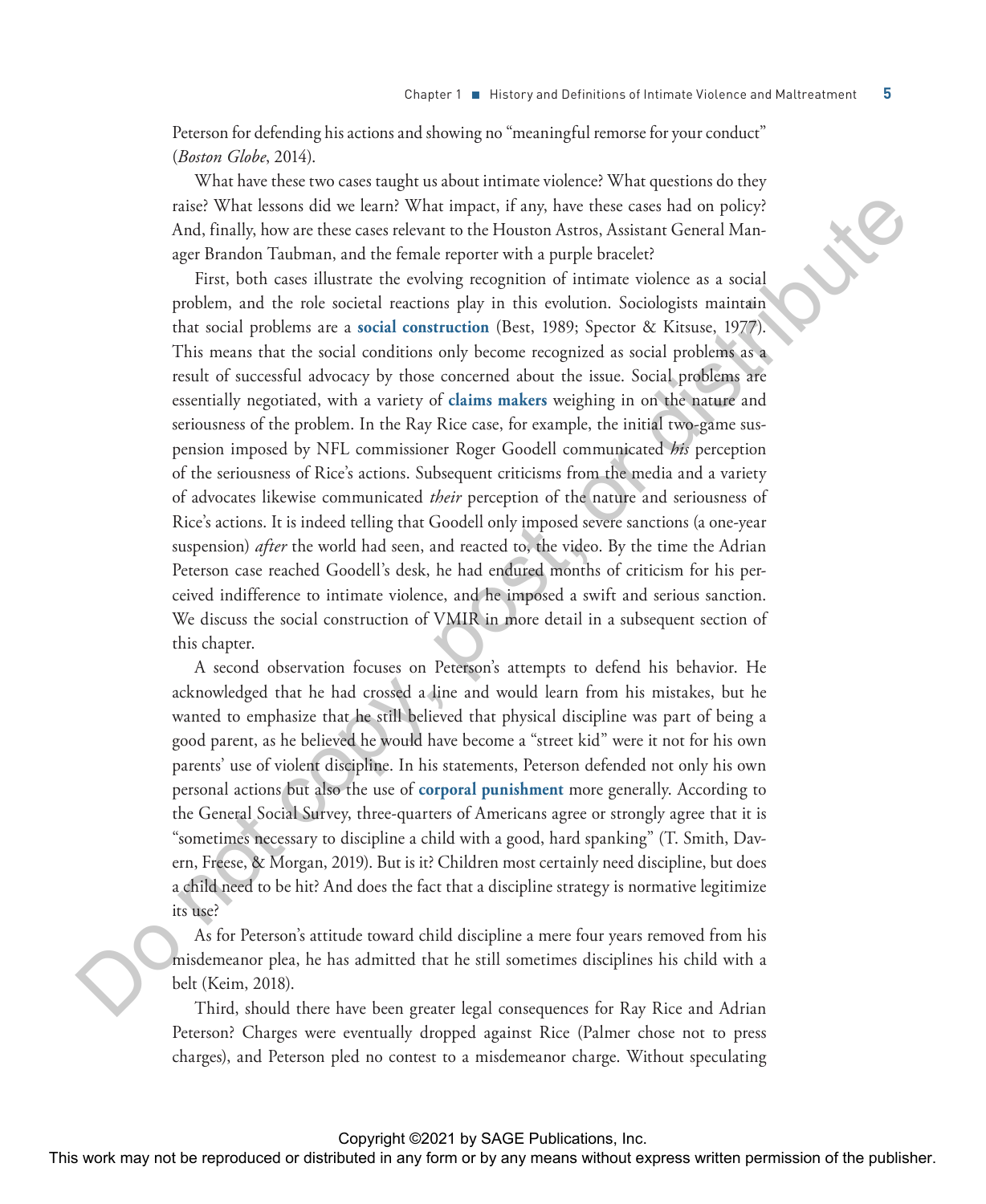about the particulars of these two specific cases, we can say this: Too often, especially historically, society, through its legal responses to VMIR, has not recognized its significance. As we will see in subsequent sections of this chapter that describe the history and discovery of VMIR, social and legal policies addressing this social problem have been relatively recent.

Our fourth observation relates to the Rice case and illustrates the ongoing relevance of gender in discussions of adult intimate violence. During the Rice incident, we read, or heard, many variations of this: *A gentleman* never hits *a woman*. Needless to say, we agree. But in passively hearing and repeating this seemingly benign phrase, do we miss an important point? Hitting between intimate partners—whoever is doing the hitting—is never an acceptable option. In the in-elevator video that TMZ released in September 2014, we see the couple arguing, and we see Palmer slap Rice as they approach the elevator. Inside the elevator the argument continues, and Palmer pushes Rice before he punches her in the face. The reciprocal nature of intimate partner violence has always been a sensitive topic to discuss, as women suffer far greater consequences of intimate violence than do men. And we must always be careful not to blame the victim. Palmer did nothing to "deserve" being punched. She did not "ask for it." She is the victim. But her actions are relevant to the discussion. Can we discuss the consequences of all violence within intimate relationships while at the same time acknowledging the greater consequences for women? We think this is both possible and necessary in order to fully understand VMIR. The<br>section of VMR, and a first performance to the Rice case and illustrations be employed as<br>the reproduced or distributed in any form or by a set of the relations with<br>any or distributed or distributed or distributed in

Finally, these two cases are important because they immediately impacted the response to intimate violence within professional sports. Each of the major professional male leagues in the United States (MLB, NBA, NFL, and NHL) give their commissioners broad authority to discipline players who engage in behavior that is deemed "detrimental" to the league. This could include criminal behavior as well as noncriminal behavior like use of performance-enhancing supplements. Prior to the Rice and Peterson cases, however, intimate violence had very rarely been deemed "detrimental" by pro sports organizations. Commissioners either minimized it or ignored it. Bud Selig, who was the MLB commissioner from 1992 to 2014, never suspended a player for intimate violence. David Stern, who was commissioner of the National Basketball Association (NBA) from 1984 to 2004, never suspended a player for more than five games for intimate violence (M. Brown & Essay, 2016). In the NFL, Commissioner Goodell had seen over 50 cases, most of which he had treated with leniency (M. Brown & Essay, 2016).

The angry reactions to the initial two-game suspension imposed on Rice were a reminder that the era of indifference was changing. Society, it seemed, was suddenly appalled by such behavior.

All of this brings us back to the controversial Houston Astros locker room celebration in October 2019. Recall from the earlier discussion that in his 22 years as MLB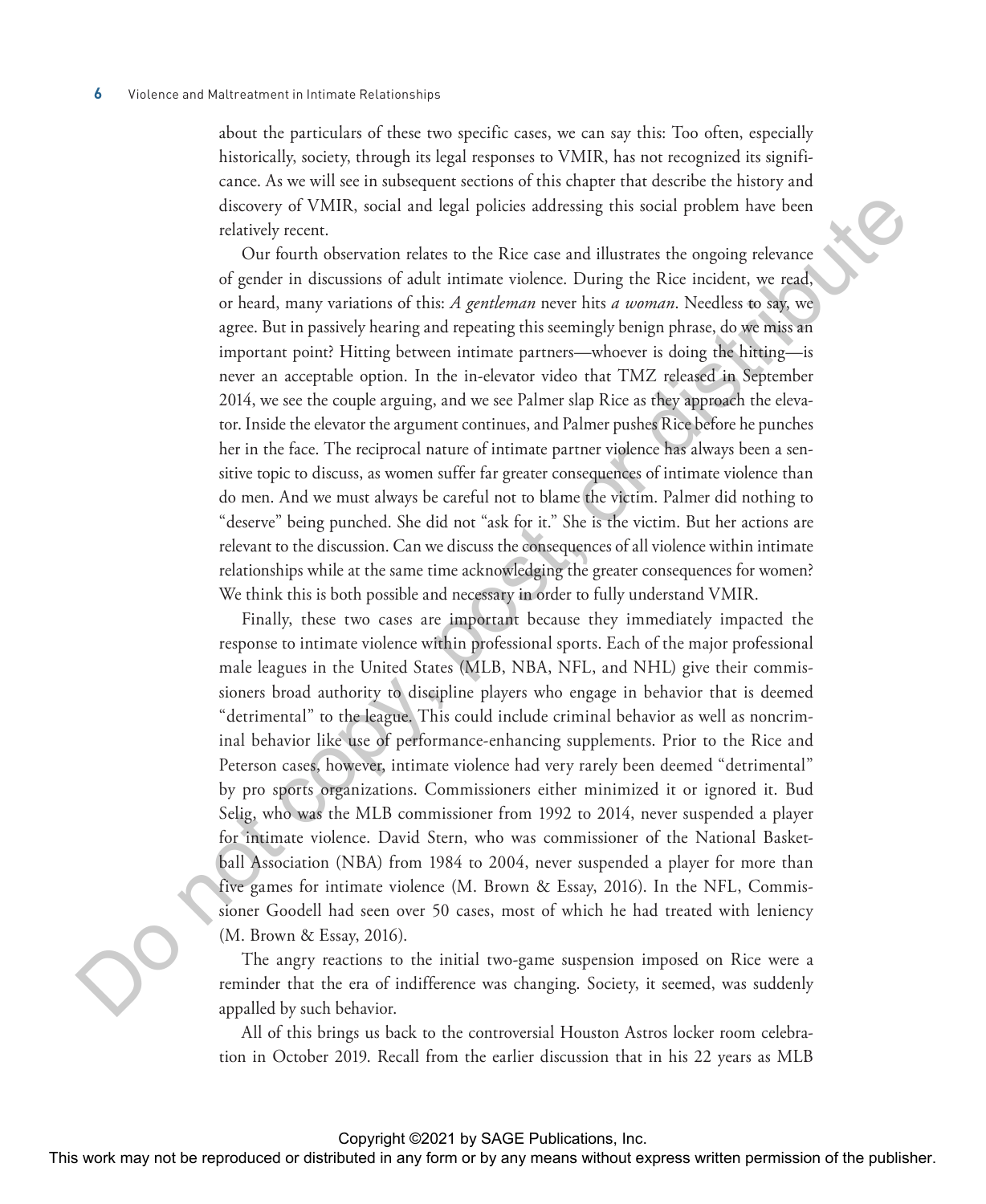commissioner Bud Selig *never* suspended a player for intimate violence. By the time Robert Manfred succeeded Selig as commissioner in 2014, however, the climate had changed. Manfred has already suspended 14 MLB players for intimate violence, with penalties ranging from 20 games to 100 games. One of those players was Roberto Osuna, the relief pitcher at the center of the Astros controversy. Osuna was suspended for 85 games in 2018 (Hoffman, 2019).

So why was Assistant General Manager Brandon Taubman yelling "Thank God we got Osuna! I'm so f------ glad we got Osuna!" to female reporters? As Stephanie Apstein (2019) writes in her *Sports Illustrated* description of the interaction, Taubman's timing was, to say the least, odd. Closer Roberto Osuna had surrendered a two-run home run in the top of the ninth that had tied the game. He was hardly the hero. He had *blown* the save. Taubman's taunts, it turns out, were directed at a female reporter who is known to tweet out the National Domestic Violence Hotline number when Osuna pitches. Her purple bracelet was a sign of her solidarity with victims of domestic violence. produce may not be reproduced or the repression of the repression or behavior and the reproduced or the reproduced or the reproduced in any form of the reproduced in any form of the reproduced in any form of the publisher

The Houston Astros initially disputed the Apstein report, arguing that it was "misleading," "irresponsible," and a "fabrication" (Hoffman, 2019). Three days later, however, they released the following statement:

During the past two days, the Astros proactively assisted Major League Baseball in interviewing Astros employees as part of MLB's investigation of the events published in the recent Sports Illustrated article. Major League Baseball also separately interviewed members of the media over the past 24 hours.

Our initial investigation led us to believe that Brandon Taubman's inappropriate comments were not directed toward any reporter. We were wrong. We sincerely apologize to Stephanie Apstein, Sports Illustrated and to all individuals who witnessed this incident or were offended by the inappropriate conduct. The Astros in no way intended to minimize the issues related to domestic violence.

Our initial belief was based on witness statements about the incident. Subsequent interviews have revealed that Taubman's inappropriate comments were, in fact, directed toward one or more reporters. Accordingly we have terminated Brandon Taubman's employment with the Houston Astros. His conduct does not reflect the values of our organization and we believe this is the most appropriate course of action.

We are thankful to Major League Baseball and to everyone that cooperated in the investigation. As previously stated, the Astros are very committed to using our voice to create awareness and support on the issue of domestic violence. We fully support MLB and baseball's stance and values regarding domestic violence. We will continue to make this cause a priority for our organization.

*Source:* Astros release updated statement following investigation. (2014, October 24). *MLB News*. Retrieved from https:// www.mlb.com/press-release/press-release-astros-statement-following-investigation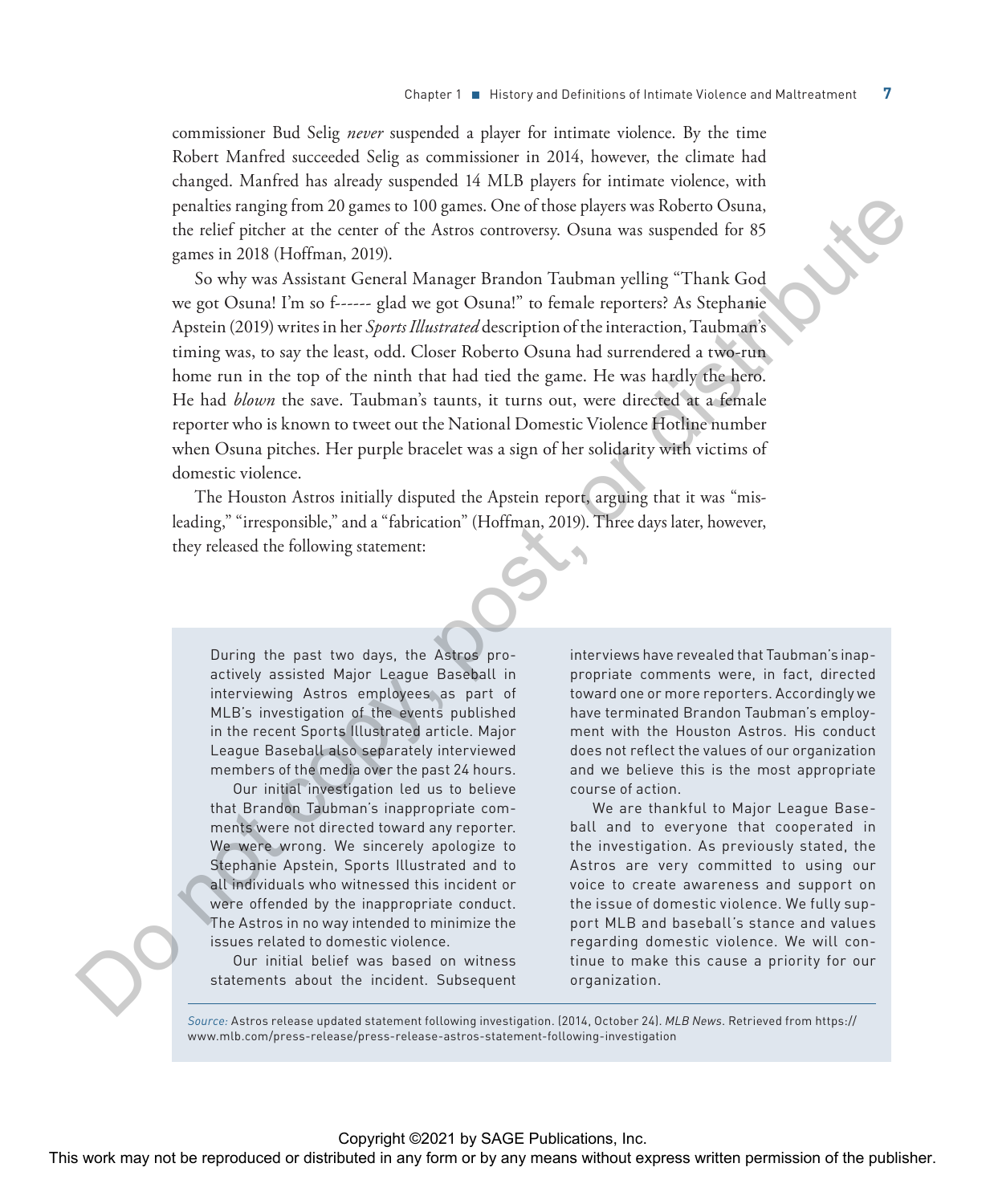## ESTIMATING THE SCOPE OF THE PROBLEM

Books of this nature often begin with a series of statistics, presumably because the writer wants to impress upon the reader the seriousness of the issue at hand. The problem with this approach, especially with topics like VMIR, is that statistics cannot be summarized in simple, bullet-point form. A seemingly simple question like "How common is child sexual abuse?" is far from simple to answer.

Why is this question so difficult to answer? If we google "U.S. homicide rate," we can quickly find our way to the Uniform Crime Report, where we discover that the 2018 rate was 5.0 homicides per 100,000 people. To be sure, this statistic is not perfect. Some homicides go unreported, and others are misclassified as accidents or suicides. Yet in general we know that homicide statistics are reasonably reliable, requiring little explanation or elaboration.

Googling "prevalence rate of child sexual abuse," on the other hand, will likely be frustrating and confusing. Yes, the United States collects data on **child sexual abuse (CSA)**. In 2017, **Child Protective Services (CPS)** agencies in the United States investigated approximately 3.5 million reports of neglect, physical abuse, or sexual abuse. About 700,000 of these reports were substantiated (i.e., CPS authorities concluded that abuse did in fact occur). Of these substantiated cases, the overwhelming majority were for neglect (75%) and physical abuse (18%). The remaining 9 percent (about 60,000) were for sexual abuse (U.S. Department of Health and Human Services [U.S. DHHS], 2019b). Needless to say, this number, while important, simply does not answer the question we asked to begin this section. It tells us little to nothing about how common child sexual abuse is. wants to interest may not be realisting to redistributed in expression or the result of the result of the result of the result of the result of the state of the state of the state of the state of the state of the state of

The problem, of course, is that most sexual abuse, unlike most homicides, goes unreported. To borrow from the title of an early and influential book on the topic, VMIR occurs *Behind Closed Doors* (Straus, Gelles, & Steinmetz, 1980). The most vulnerable victims cannot always speak for themselves, or may not even understand that they have been abused. As a result, their abuse goes unnoticed and unreported. Social scientists and criminologists often use the term **dark figure** to refer to the gap between the number of crimes that are committed and the number of crimes that are reported and recorded in official statistics collected by government agencies. Homicide has a small dark figure. VMIR has a huge dark figure.

Can we estimate the dark figure? With surveys we can indeed, but it is an ominous task. Think about the various problems we would inevitably face. First of all, we would have to define an inevitably ambiguous term like *sexual abuse*. Even if we could agree on a definition, we would face the very difficult issue of actually measuring this concept in a real-world population. Second, we would have to operationalize the variable. That is, we would have to create specific questions about sexual acts and sexual circumstances that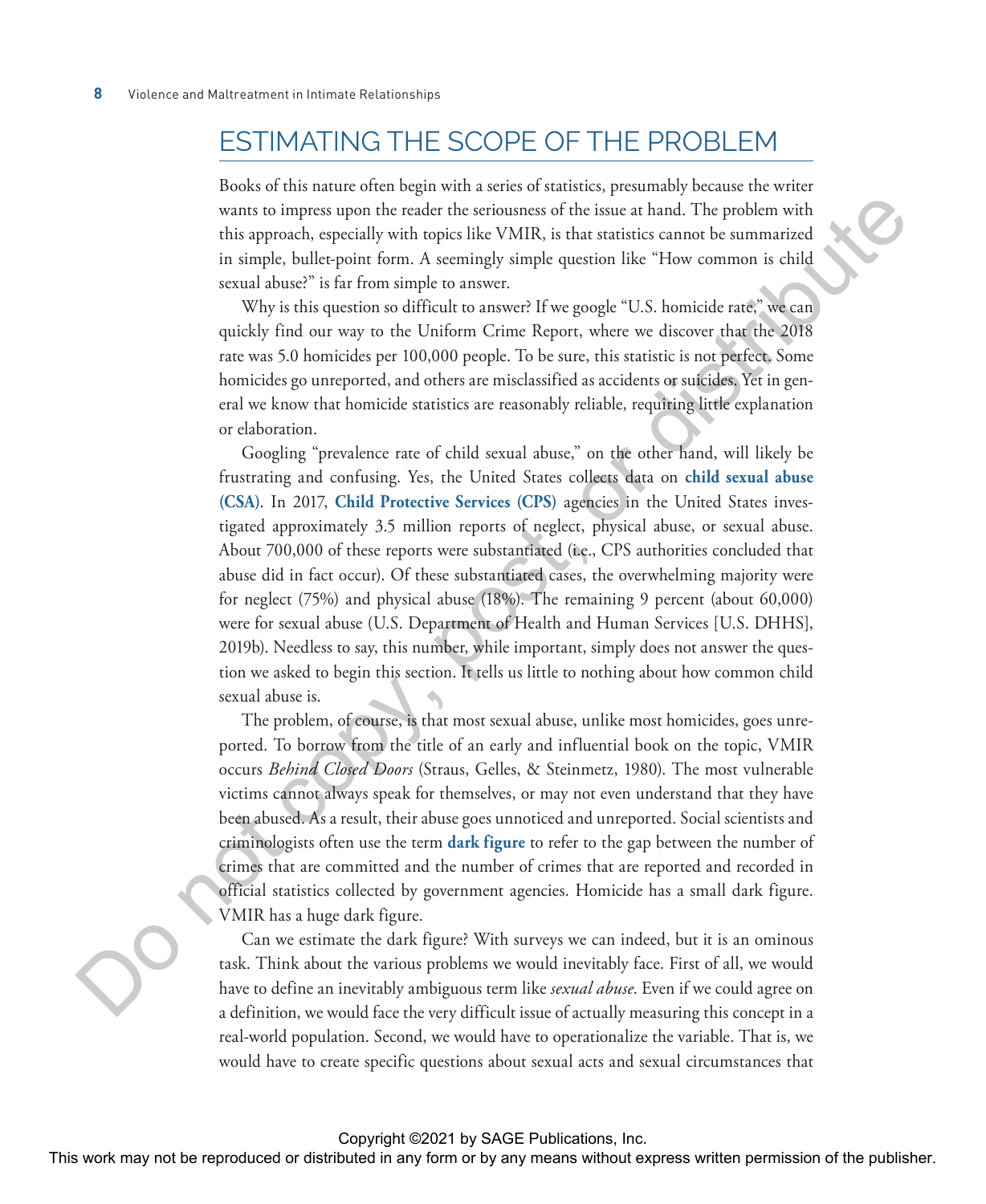constitute "child sexual abuse" as we have defined it. We would also face unavoidable problems when we actually collect the data. We can't reasonably ask children, especially young children. We can't get the information from abusive parents. And adults asked about their own childhood victimization history may not recall childhood abuse. All of this means that if we do look to self-reports to find the prevalence rate of child sexual abuse, we will find wildly varying estimates, depending on how child sexual abuse has been defined and measured.

In the chapters that follow, we will, of course, revisit the prevalence issue in more detail. For now, we are content to remind the reader that we simply do not know how "big" the problem is. We do, however, know it is big. We know that women, children, and the elderly are especially vulnerable in intimate relationships. We know that they are often victimized in many different ways (see Box 1.1 on **polyvictimization**).

## **BOX 1.1** POLYVICTIMIZATION

Most books on the topic of intimate violence are organized similarly. After an introductory chapter and a theory/methods chapter, subsequent chapters are arranged by topic: child physical abuse, child sexual abuse, sexual assault, intimate partner violence, and so on. It is hard to imagine another organizational strategy, and we have ourselves organized this book in a similar way. The problem with compartmentalizing the various forms of intimate violence in this way, however, is that it masks a very important empirical reality: The various forms of violence and maltreatment that comprise these chapters do not typically occur independent of one another. That is, many victims, arguably most victims, are victimized in more than one way.

*Polyvictimization* is the term we use to describe the empirical reality that victims are often exposed to multiple forms of violence and maltreatment. One child, for example, might be physically abused, sexually abused, psychologically abused, neglected, and exposed to other violence as well (Finkelhor, Ormrod, & Turner, 2007). He might witness his parents fighting. He might live in a violent neighborhood. He might be bullied at school. Senior citizens might be at the same time physically abused and neglected, financially exploited, and abandoned. Intimate partners, as well, may be abused psychologically, physically, and sexually (Sabina & Straus, 2008).

Yale psychologist Alan Kazdin (2011) maintains that *all* forms of intimate violence—child, intimate partner, and elder—are interconnected. Because their causes and effects intersect, studying them together has the potential to produce interventions that could potentially impact multiple forms of intimate violence. The Centers for Disease Control and Prevention (CDC), acknowledging the interconnectedness of all forms of intimate violence, has introduced a fiveyear vision plan to prevent violence, summarized in the document *Preventing Multiple Forms of Violence: A Strategic Vision for Connecting the Dots* (CDC, 2016b). This vision is based on the mounting empirical evidence that (1) victims of one form of violence are likely to experience other forms, (2) those who are violent in one context are likely to be violent in another context, (3) different forms of violence share similar consequences, and (4) different forms of violence share common risk and protective factors (CDC, 2016b). The model of the representation in the reproduced or distributed in any means with distributed in any form or by any means with the rest of the publisher. The distribution of the publisher way not continue the publisher.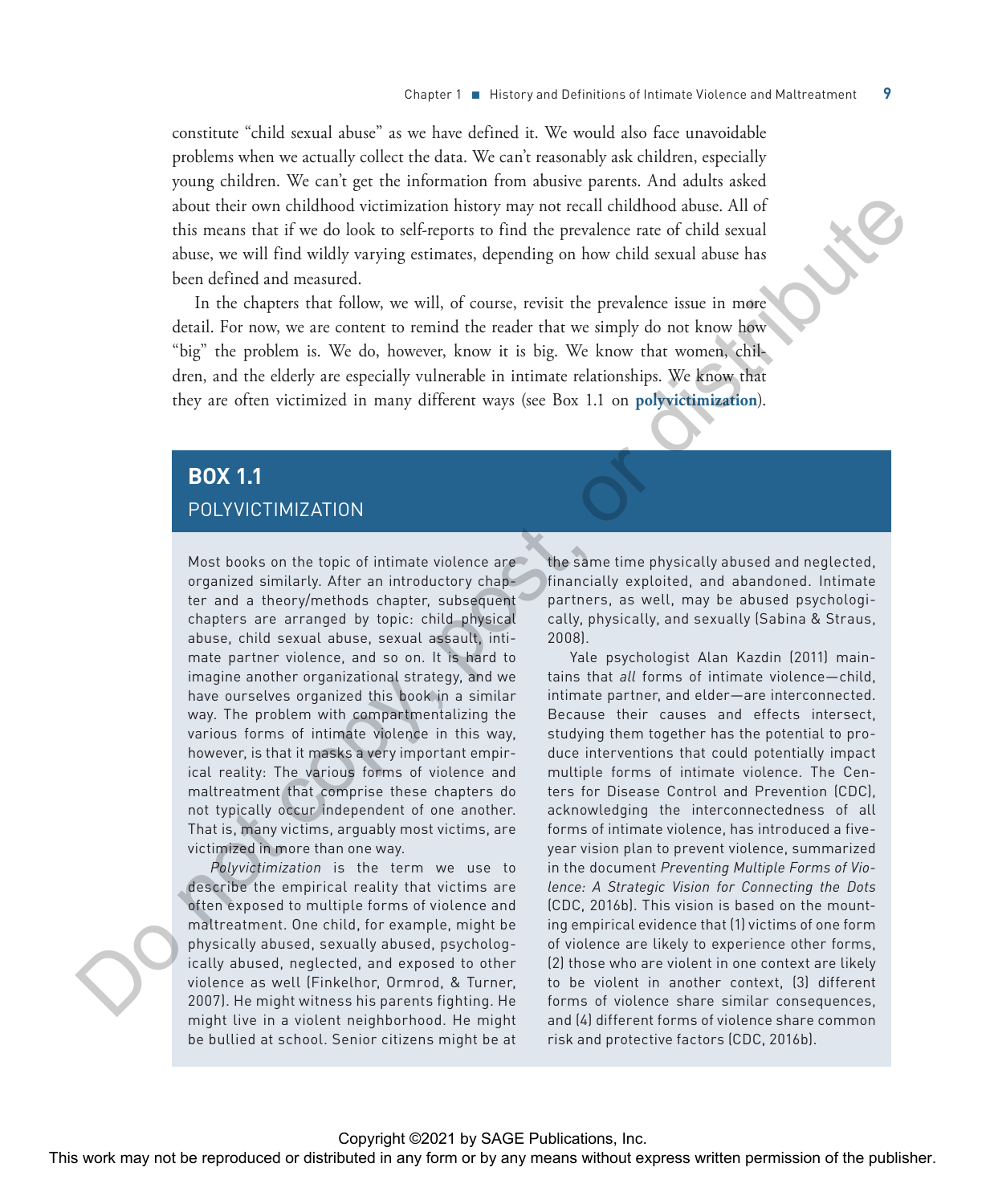And we would argue, as we did in the opening sentence of this chapter, that women, children, and the elderly are more likely to be victimized *in their own home* than they are on the streets of America's most dangerous cities.

# INTIMATE VIOLENCE AND MALTREATMENT AS A SOCIAL CONSTRUCTION

Presumably, few would question our assertion that VMIR is a serious social problem. Stories of VMIR commonly appear in the U.S. news media. College courses are taught on the topic. Several academic journals are specifically devoted to publishing research on the topic.

Concern about VMIR has also increased around the world, and some international treaties explicitly acknowledge protection from intimate violence as a human right. The 1989 **United Nations Convention on the Rights of the Child (UNCRC)** declares that all children should be protected from "physical or mental violence, injury or abuse, neglect or negligent treatment, maltreatment or exploitation including sexual abuse, while in the care of parent(s), legal guardian(s) or any other person who has the care of the child" (quoted in Levesque, 2001, p. 7). The **United Nations Declaration on the Elimination of Violence Against Women**, adopted in 1994, condemns any "act of gender-based violence that results in, or is likely to result in, physical, sexual, or psychological harm or suffering to women, including threats of such acts, coercion or arbitrary deprivation of liberty, whether occurring in public or private life" (quoted in Levesque, 2001, p. 7). In these documents, the United Nations rejects **cultural relativism**, declaring that all UN member countries must eliminate any cultural practices or customs that contribute to the abuse of women or children. INTIMATE VIOLENCE AND MALTREATMENT<br>AS A SOCIAL CONSTRUCTION<br>Tremminity, for world question any axertion that VMR is a aroun ancil prophen, where<br>the repressed of MMR commody appear in the U.S. two means which are<br>publishe

This attention from the United Nations sends a clear message: VMIR is a universal concern, occupying a very high position on the social agendas of the United States and many other nations. Even a cursory look at human history, however, reminds us that intimate maltreatment was a social *condition* long before it was recognized as a social *problem*. When and how did VMIR come to be recognized as a social problem?

Social conditions become social problems through a process of social constructionism. From this perspective, *societal reactions* are central to the process through which a social condition is redefined as a social problem, as we noted earlier in our discussion of the Rice and Peterson cases. Societal reactions can come from many sources: individual citizens, religious groups, social movement organizations, political interest groups, and the media, to name a few. Through their reactions to particular social conditions, individuals and institutions play a crucial role in transforming public perceptions.

The term *claims making* has been applied to the activities of such groups; it refers to advocacy and grievances of those concerned about an unrecognized condition.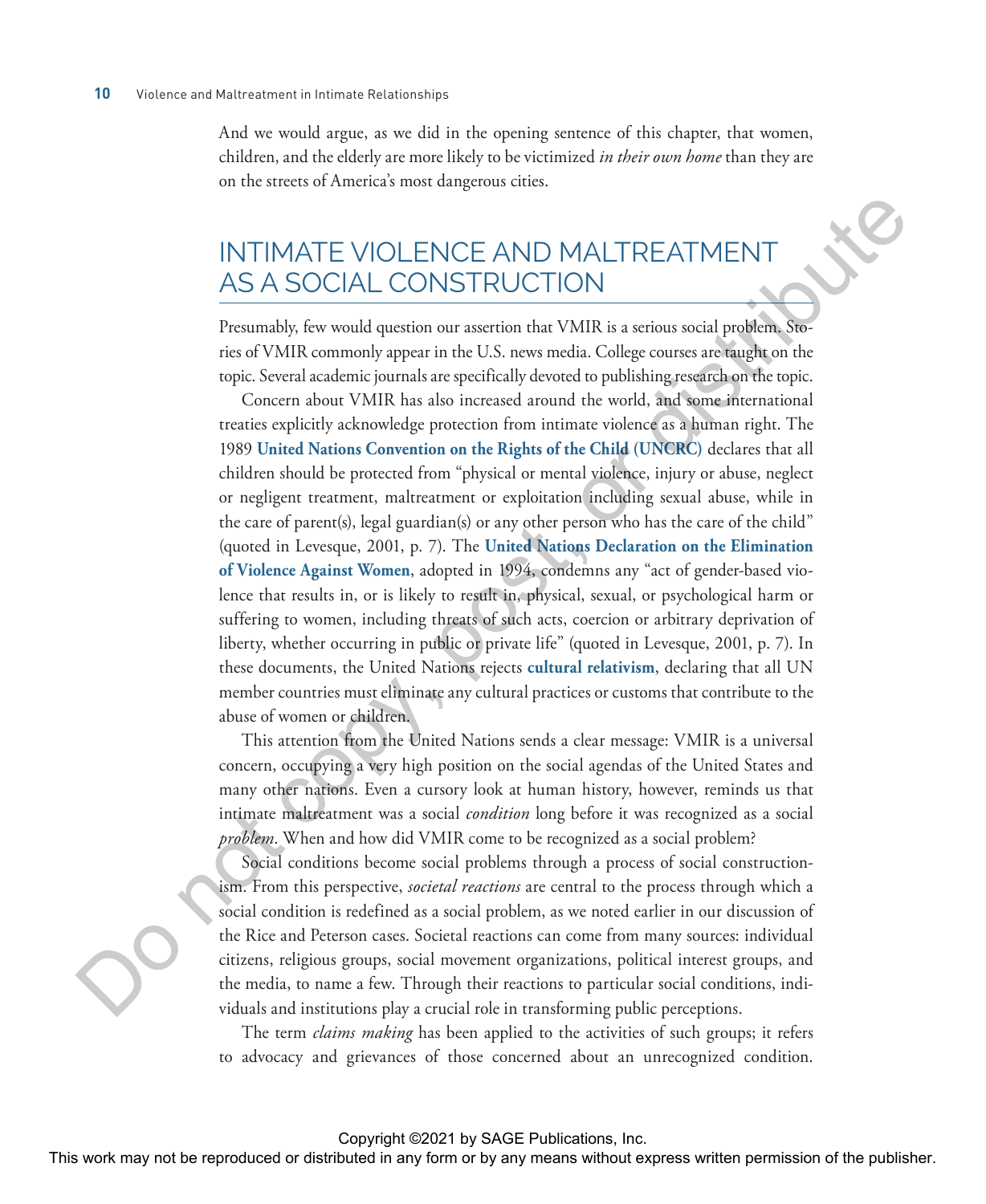Generally speaking, the process begins when the members of an interest group, or *claims makers*, express concern about a particular condition that they see as unacceptable. Claims makers may have vested interests in the outcomes of their protests, or they may be **moral entrepreneurs** engaged in what they see as purely moral crusades (Becker, 1963). As the cause of a particular claims making group comes to be recognized by society more generally, the social condition comes to be defined as a social problem. Social problems, then, are essentially discovered through this process of societal reactions and social definition. From this perspective, social problems come and go as societal reactions to given conditions and responsive behaviors change.

The social constructionist perspective on social problems is important because it gives us a theoretical framework within which to understand the discovery, definition, and extent of VMIR in the United States and around the world. The social constructionist perspective not only helps explain the history of VMIR as a social problem, but also explains cross-cultural variations in recognizing certain practices as VMIR. Sexual abuse serves as a fascinating example. As historian Philip Jenkins (1998) reminds us, "Sexually appropriate behavior is a socially constructed phenomenon, the definition and limits of which vary greatly among different societies, and this is especially true where children and young people are concerned" (p. 14). One widely cited example of this comes from anthropologist Gilbert Herdt (1987), who describes the Sambia, a tribe in Papua New Guinea, who believe that the only way a boy can grow into manhood is by orally ingesting the semen of older boys and men. In other words, a boy becomes masculine, strong, and sexually attractive to women only after performing fellatio. In the United States, such behavior is illegal. We can imagine a situation where the Sambia might redefine this behavior as deviant, and we can envision *how* that redefinition could occur. For this social change to occur, claims makers would have to successfully challenge the cultural practice. This practice could only come to be perceived as a problem if claims makers were successful in redefining it as such. meal entropyreduced or distributed or distributed or distributed or distributed in any form or be reproduced or distributed in a such any means when  $S$  with permission of the publisher. See the publisher, see the publish

We need not look to primitive cultures, however, to illustrate a constructionist perspective. There is an even more obvious illustration that is a common practice in contemporary cultures. As many as a billion people around the world are subjected to a form of genital "manipulation" that is most typically performed on a subset of the population that has no say in the matter. This practice is "demanded or approved by religious consensus, is virtually never regulated by secular law, and is never mentioned in literatures on sex crimes or ritual abuse" (Jenkins, 1998, p. 14). Sounds pretty heinous, right? But in countries like the United States, circumcision (yes, you guessed it) is not a heinous act of "genital mutilation" or "foreskin amputation" or "child sexual abuse." The point, at least for our purposes at the moment, is not whether circumcision should or should not be considered abusive. The point is that it is *not* considered abusive, at least not in the United States.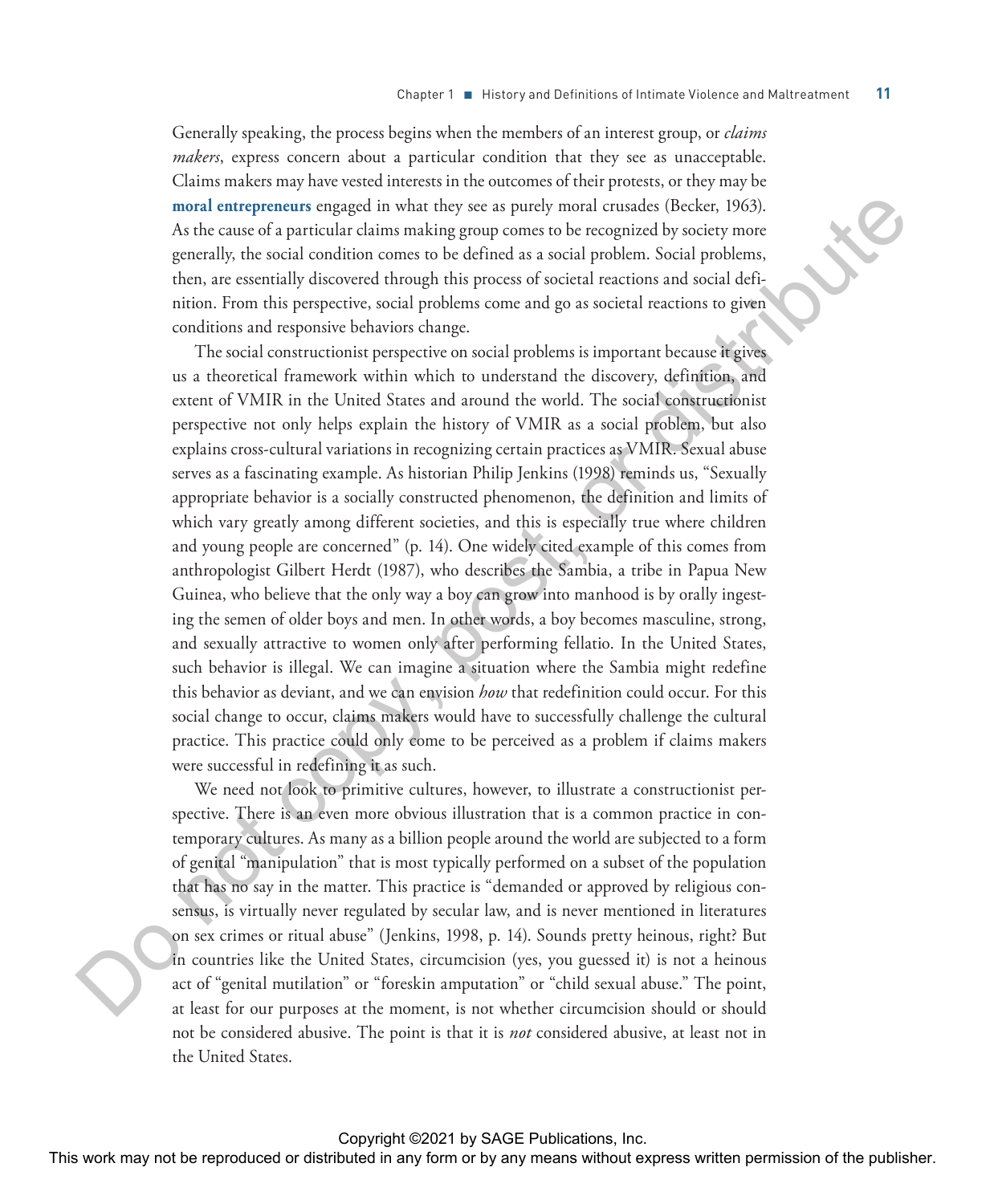In Europe, however, the "genital autonomy" movement has gained considerable traction. Circumcision is seen by many as a violation of children's rights (Svoboda, Adler, & Van Howe, 2019). For example, the advocacy organization Genital Autonomy, in its "Helsinki Declaration 2012," declared that children have a fundamental right to "personal control of their own genital and reproductive organs" (genitalautonomy.org). A German court essentially agreed in 2012, ruling that circumcision violates a child's "fundamental right to physical integrity," essentially making circumcision illegal in Germany (Kulish, 2012).

There are most certainly U.S. claims makers who make similar arguments (e.g., see Denniston & Milos, 2013). It is not unreasonable to assume that their arguments will gain broader support over time. Circumcision rates in the United States are declining, and anti-circumcision voices are getting louder. In San Francisco, for example, opponents of circumcision, citing international human rights and "genital autonomy," gathered enough signatures to put a referendum on the November 2011 ballot that would have made it illegal to circumcise a child in the city. The referendum did not pass, but the fact that it was on the ballot reminds us that attitudes toward circumcision are changing.

The social constructionist perspective also helps illustrate how research is used in ongoing debates about VMIR. Intimate violence research is one of the most contentious areas of social science, and disagreements among scholars are often intense. Although one might hope that research findings could settle these debates, the reality is that the data that researchers collect are often interpreted differently by competing claims makers. Those on both sides in any given debate typically arm themselves with their own sets of empirical findings, which they espouse as the truth. From a social constructionist perspective, the nature of social problems and the facts about those problems are defined for the general public by the winners of such debates (Best, 2001).

The social constructionist perspective helps us understand what is recognized as a problem and how it came to be recognized as such. It is important to consider, however, what the perspective *does not* tell us. To conclude that a particular social problem is a social construction is merely to acknowledge that social problems, like all human knowledge, are "created through people's actions; everything we know is shaped by our language, culture, and society" (Best, 2001, p. 30). When we say, for example, that child sexual abuse is a social construction, therefore, we are merely saying that the actions of people produce and define concepts like "child," "sexual," and "abuse." In a similar way, if we argue that sexual assault on college campuses is a social construction, we are merely arguing people produce and define concepts like "sexual" and "assault" and "consent." Unfortunately, some people may misunderstand, believing that to call child sexual abuse or sexual assault on college campuses "social constructions" is to suggest that they are false, fanciful, or arbitrary. No doubt there have been some fascinating examples of nonexistent (or nearly so) phenomena that have come to be seen as social problems. The<br>labels Decktributed in a relation that the results and the relation or the first<br>increase or distributed in a relation of the results of the compact of<br>the results of the publisher. There are more certainly likely the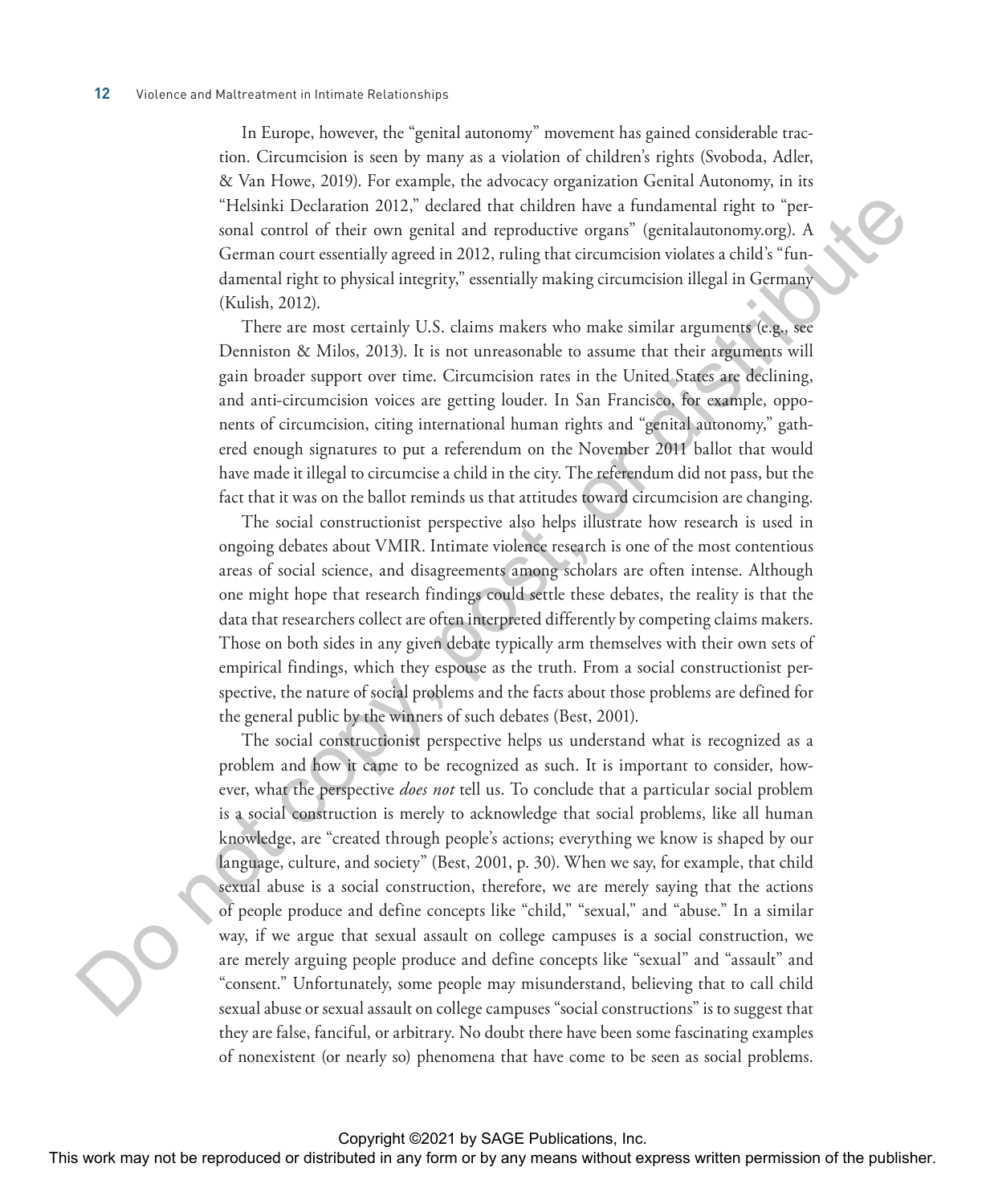But to assume that socially constructed problems are not *really* problems or that people are not *really* harmed is to misunderstand the concept. "Constructionism means more than simply debunking," writes Jenkins (1998, p. 5). "Although a constructionist might challenge the factual claims used to support a particular cause, he or she does not argue that the problem itself has no basis in reality. Child molestation does occur and can cause severe physical and psychic damage; there are in fact human predators who rape, mutilate, and kill children." A researcher who takes a social constructionist perspective merely acknowledges and examines the contributions of social processes to the creation of all knowledge. One area where this perspective and these processes are evident is in examining historical developments as they relate to VMIR, which is our topic in the following sections. challeng the formal dark may not be reproduced or any means where or distributed in any detective area with form or behaviour any means were proposed any detective any means were proposed any means were proposed in any me

# THE DISCOVERY OF CHILDHOOD AND THE RECOGNITION OF CHILD ABUSE

The history of childhood is a nightmare from which we have only recently begun to awaken. The further back in history one goes, the lower the level of child care, and the more likely children are to be killed, abandoned, beaten, terrorized, and sexually abused. (deMause, 1974, p. 1)

The contemporary conception of children and childhood—that children should be loved, nurtured, and protected from the cruel world—is a relatively modern notion. In earlier times, the harshness of life, high rates of disease, and the visibility of death all contributed to a general devaluation of life and of children's lives in particular. Most societies regarded children as the property of their parents, who were allowed to treat their property as they saw fit. In some cases, parents probably viewed their children as economic liabilities—as little more than extra mouths to feed (Wolfe, 1991).

One illustration of the previous indifference to children is found in the historical practice of **infanticide**. Prior to the fourth century, in Rome and Greece, infanticide was a legal and culturally approved solution to unwanted births. Children who were too big or too small, cried too much, had physical defects, were born to unwed mothers, or were simply unwanted were sometimes killed or abandoned (see Box 1.2).

Through the centuries the concept of childhood evolved. The end result, we would argue, is that today children are more valued, more nurtured, and perceived to be more fragile than at any other time in history. These evolving conceptions have produced a variety of social policy changes, such as child labor laws, the creation of a juvenile court system, mandatory education requirements, and, of course, the recognition of child abuse as a social problem.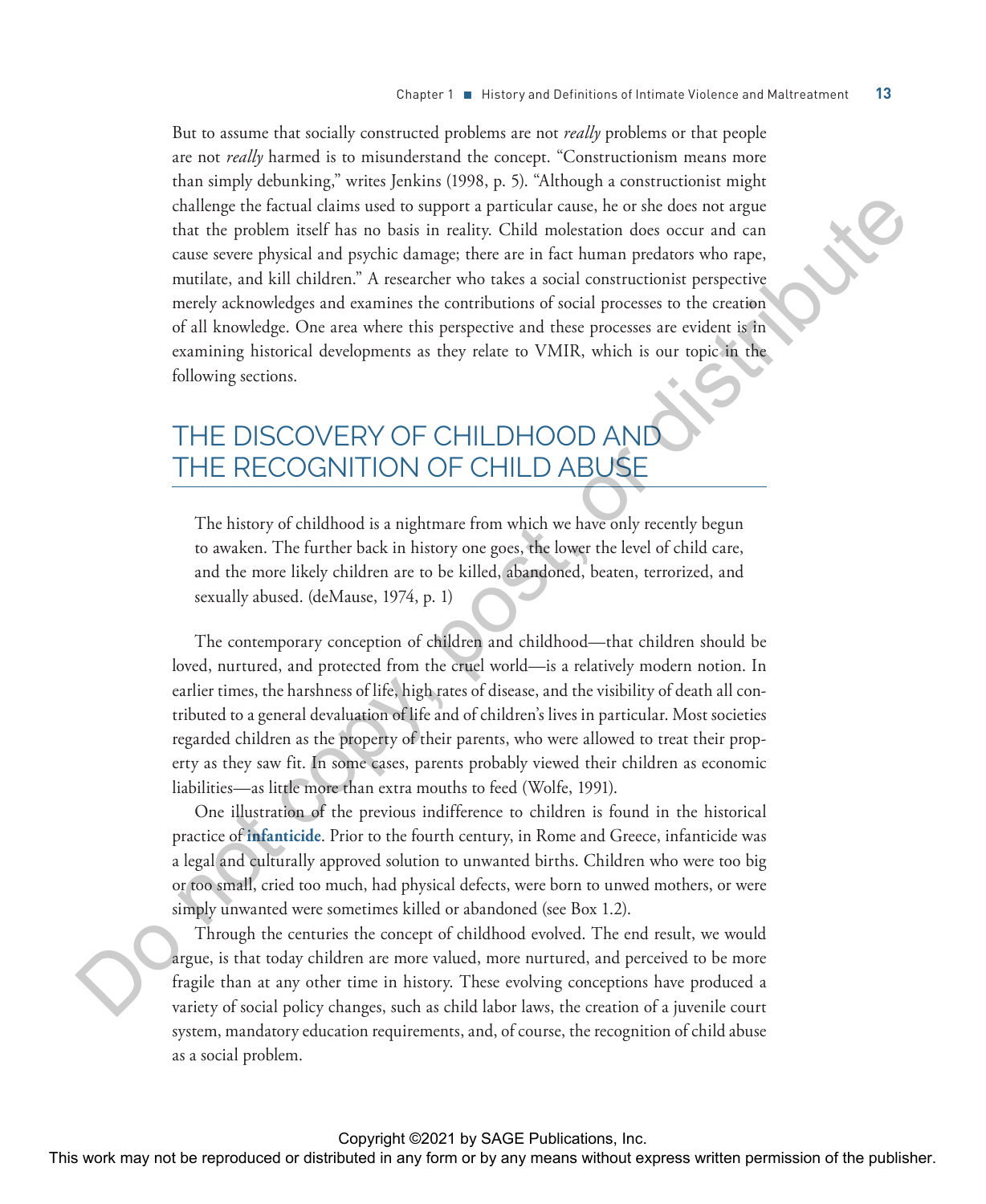# **BOX 1.2** HIGH-TECH FETICIDE: SEX-SELECTIVE ABORTIONS

Historians report that most human societies have practiced and condoned infanticide (the killing of one's infant, up to age 1), in one form or another. Some scholars maintain infanticide was the most frequent crime in all of Europe before modern times and remained a relatively common practice until about 1800 (Piers, 1978). In a world generally ruled by patriarchy, most commonly it is young girls who have been killed.

Although infanticide is no longer condoned internationally, this does not mean it does not occur. In fact, researchers estimate that 45 million girls were identified as missing from 1970 to 2017 (Chao, Gerland, Cook, & Alkema, 2019). These estimates are derived from country-by-country analyses of sex ratios. The historical norm for male-to-female births is approximately 105 for every 100 (Chao et al., 2019). Certain human practices, however, can alter the ratios. Wars, for example, tend to produce low male-to-female ratios because men are more likely to be killed in battle, whereas infanticide tends to produce high male-to-female ratios because females are more likely to be victims of infanticide.

During the Middle Ages, the practice of infanticide was not openly condoned, but with sex ratios of approximately 170 males for every 100 females in Europe in 1400 CE, it seems clear that infanticide was common. The practice continued there through the 19th century. In London, for example, dead babies lying in the streets were not uncommon as late as 1890 (deMause, 1974). In 19th-century China, male-to-female ratios were nearly 400 to 100 in some rural areas primarily dependent on farming (Ho, 1959).

Infanticide is no longer practiced openly around the world. However, in the last few decades, several Asian and Eastern European countries, including Albania, Armenia, Azerbaijan, China, Georgia, Hong Kong (a special administrative region of China), India, Montenegro, the Republic of Korea, Taiwan (a province of China), Tunisia, and Vietnam, have produced troubling ratios (Chao et al., 2019). Several factors have contributed to

the rising ratios. First, there is a strong cultural preference for boys in each of the countries listed. Second, as medical technology has advanced and identification of the sex of an unborn child has become more reliable, female **feticide**—killing a fetus—has become increasingly common. Third, with fertility rates declining around the world, families have more actively tried to produce the "perfect" family, in terms of both size and sex composition (Chao et al., 2019).

In China, which has the most imbalanced ratios in the world, the cultural devaluation of females, a family planning policy that for many years limited family size (commonly referred to as the **one-child policy**), and rural farmers' economic preference for male labor resulted in widespread sexselective abortions (Almond, Li, & Zhang, 2019). The demographic data are impossible to deny. Because the one-child policy has typically allowed for a second child if the first child is a female, most of these selective abortions have occurred in second births. In a massive study of almost 5 million Chinese, Zhu, Lu, and Hesketh (2009) reported male-to-female ratios that were slightly unbalanced for first births (108 to 100). For second births, however, the imbalance increased to 143 males for every 100 females. In rural areas, the imbalance was especially dramatic and alarming, often more than 160 to 100. This means the rest is a computer or distributed or distributed or distributed or distributed or distributed or distributed or distributed or distributed or distributed or distributed or distributed or distributed in any

Whether the unbalanced ratios can be blamed primarily on culture or on government policies was a matter of some debate through the early 2000s. Regardless, it is a problem the Chinese government has openly acknowledged (J. Yardley, 2005). In 2013, China eased some of the restrictions of the one-child policy, allowing a second child for families where one of the spouses was a single child. In 2015, the policy was further modified, when the government announced that all married couples would be allowed to have two children. China remains a patriarchal society, so it is doubtful that this policy shift will fully balance the ratios. The Chinese government hopes, however, that the ratio gaps shrink in the coming years (Buckley, 2015).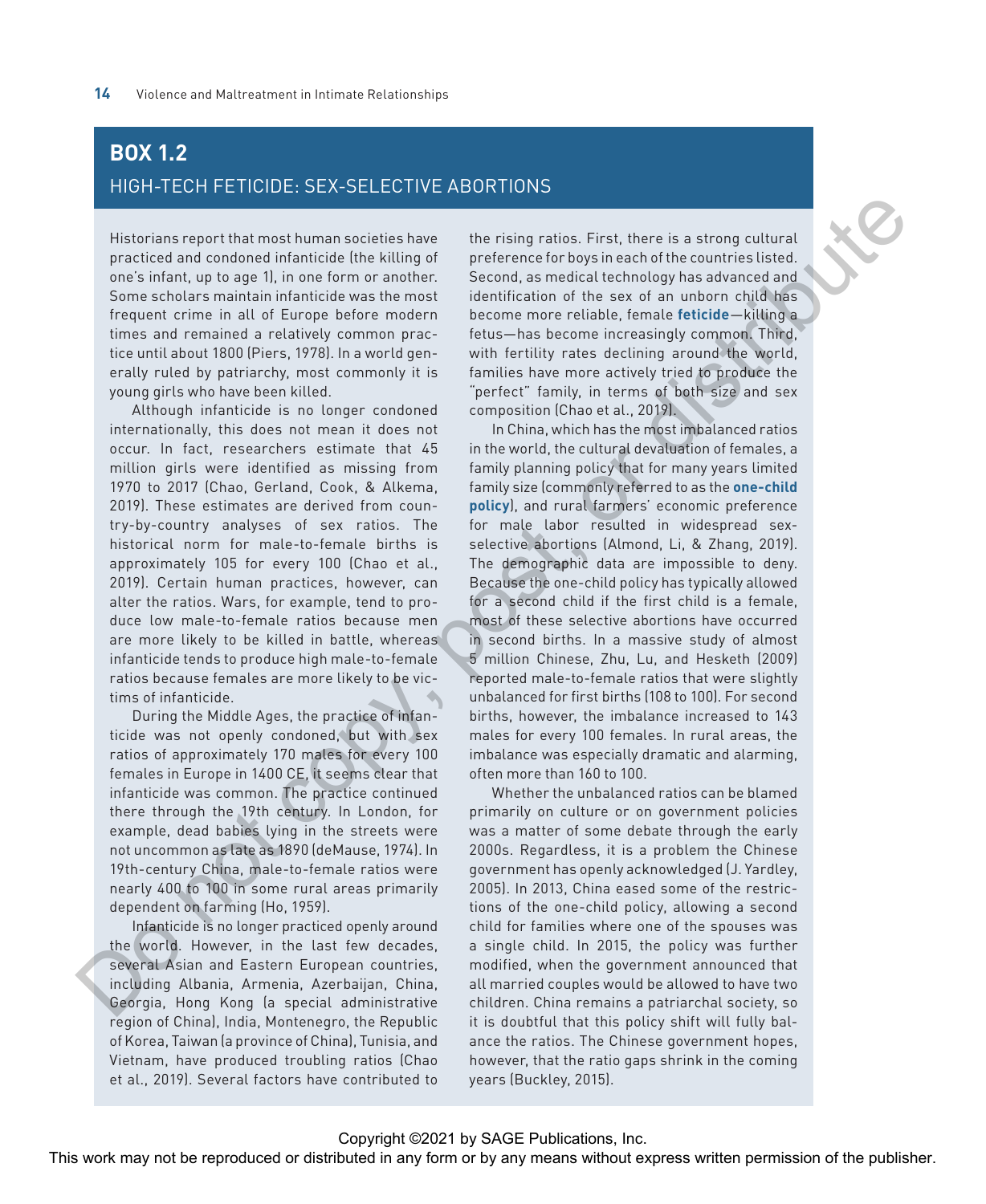### **Recognizing Child Physical Abuse**

In the 17th century, Protestant reformers in the New World had mixed perceptions of children, suggesting that they were valued gifts of God but that they also possessed wrongdoing hearts inclined toward evil. There were laws that prohibited parents from inflicting severe punishment, but because children were seen as innately inclined toward evil, the laws were enforced only in those cases where the child was considered completely blameless. According to Pleck (1987), some Puritan laws actually stated that any child over the age of 16 who had cursed at or struck a parent could be put to death. Although there is no evidence that a child was ever executed for such insubordination, the fact that these laws existed illustrates the Puritans' intolerance of stubbornness and disobedience in children.

Many scholars trace the actual discovery of child abuse in the United States to the **House of Refuge movement** of the early 1800s. This movement was guided by the principle of *parens patriae*, a Latin term that essentially means that the state has a right and responsibility to protect those who cannot protect themselves (Levesque, 2001). As a result of reforms brought about by the movement, children in the early to mid-1800s who were neglected, abused, or otherwise "on the road to ruin" were housed in one of the many state-supported institutions. It is important to note that many of these institutions were no better, and sometimes worse, than the homes from which the children were removed. Regardless, however, the House of Refuge movement is historically important because it represents the government's first attempt to intervene in neglect and abuse cases (Empey, Stafford, & Hay, 1999). The constrained in the results of the results of the results of the results of the results of the results of the results of the results of the results of the results of the results of the results of the results of the res

In a widely cited child abuse case in 1874, church social worker Etta Wheeler discovered that 8-year-old Mary Ellen Wilson was being beaten and starved by her stepmother. After unsuccessfully seeking help to remedy the situation from several sources, Wheeler took the case to Henry Bergh, founder of the American Society for the Prevention of Cruelty to Animals. Mary Ellen was, after all, a member of the animal kingdom. According to Pleck (1987), a courtroom full of concerned New Yorkers, many of them upperclass women, heard the shocking details of Mary Ellen's life. She had been beaten almost daily and not been allowed to play with friends or to leave the house. She had an unhealed gash on the left side of her face, where her stepmother had struck her with a pair of scissors. The jury took only 20 minutes to find the stepmother guilty of assault and battery.

The case of Mary Ellen attracted considerable attention, and the resulting public outcry eventually led to the founding of the New York Society for the Prevention of Cruelty to Children in 1874 (Pagelow, 1984). This organization, and the larger child-saving movement of which it was a part, advocated for dramatic changes in society's treatment of children. Increasingly, child protection advocates argued that children need to be loved and nurtured and that they need to be protected by the state when their parents fail to do so. They argued, in effect, that parents should not have complete authority over their children (Finkelhor, 1996).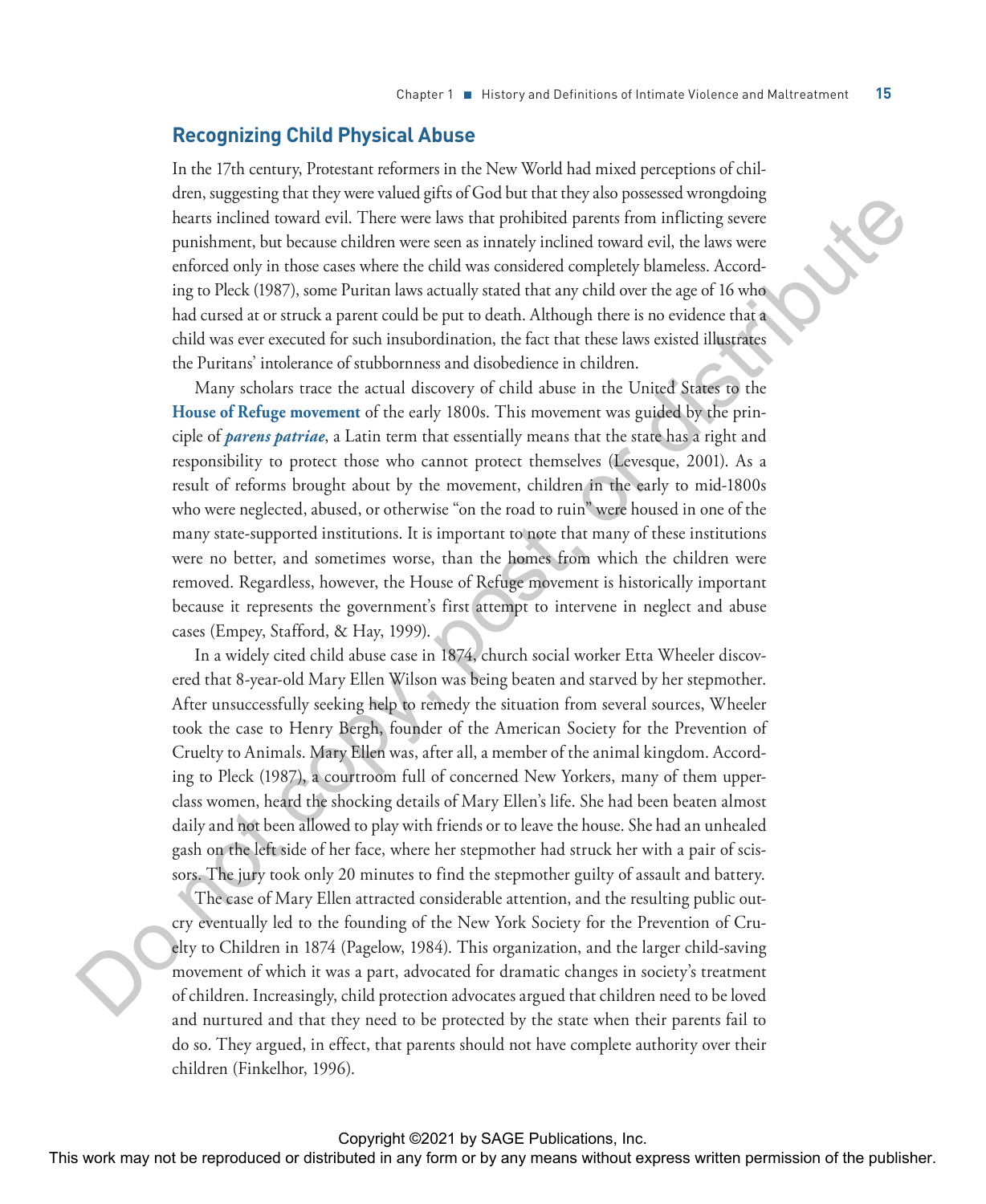Throughout the 1900s concern for child protection grew, but public outcry and legal reactions to the problem of child abuse remained somewhat sporadic and muted. Yes, child abuse was perceived as a social problem, but a relatively rare and insignificant one. This changed in 1962, when Dr. C. Henry Kempe and his colleagues described the **battered child syndrome** and suggested that physicians should report any observed cases of abuse (Kempe, Silverman, Steele, Droegemueller, & Silver, 1962). They defined **child physical abuse (CPA)** as a clinical condition with diagnosable medical and physical symptoms resulting from deliberate physical assault. This work was important in large part because it marked the addition of the medical community to claims making about the child abuse problem. When medical doctors combined forces with other professionals and advocacy groups already fighting for child protection, the movement rapidly gained momentum. By the end of the 1960s, child abuse was widely recognized as a pervasive problem, and every U.S. state had created laws mandating that professionals report suspected cases of abuse (Levesque, 2001).

In 1974, Congress passed the Child Abuse Prevention and Treatment Act (CAPTA). CAPTA, which has been reauthorized and amended several times, mandates state-level CPS agencies to investigate suspected incidents of child maltreatment and also provides federal funding and guidance for research and services related to child protection (Child Welfare Information Gateway, 2019a).

## **Recognizing Child Sexual Abuse**

Throughout history, and particularly in certain cultures, sexual interactions involving children have been commonplace. These interactions have often been seen as appropriate and, in some cases, have been believed to be healthy for children. In his disturbing review of the history of abuse of children, deMause (1974) notes that the children of ancient Greece, especially the boys, were often sexually exploited. Aristotle, for example, believed that masturbation of boys by adult males hastened their manhood. Greek authors made reference to "adults feeling the 'immature little tool' of boys" (p. 44). Although it is not clear how common these practices were, their matter-of-fact depiction in the literature and art of the time suggests that they were not widely condemned. Jenkins (1998), likewise, acknowledges the "huge disparities" in sexual norms between adults and children over time. Parents in 16th- and 17th-century Europe, he argues, "treated infants and toddlers with a playful sexual frankness that today would not just be wildly inappropriate but criminal" (p. 14). This charge in the representation of the representation or the relies permission of the publisher or distributed in any form or by any distributed in any form of the rest of the publisher. They also the rest of the publis

The recognition of sexual maltreatment and abuse can be traced, to some degree, to Sigmund Freud (1856–1939) and his contemporaries. At the turn of the century, there was considerable disagreement among European physicians concerning the prevalence of sexual abuse. In one camp were physicians who argued that the overwhelming majority of sex abuse allegations were fabrications concocted by attention-seeking and highly suggestible

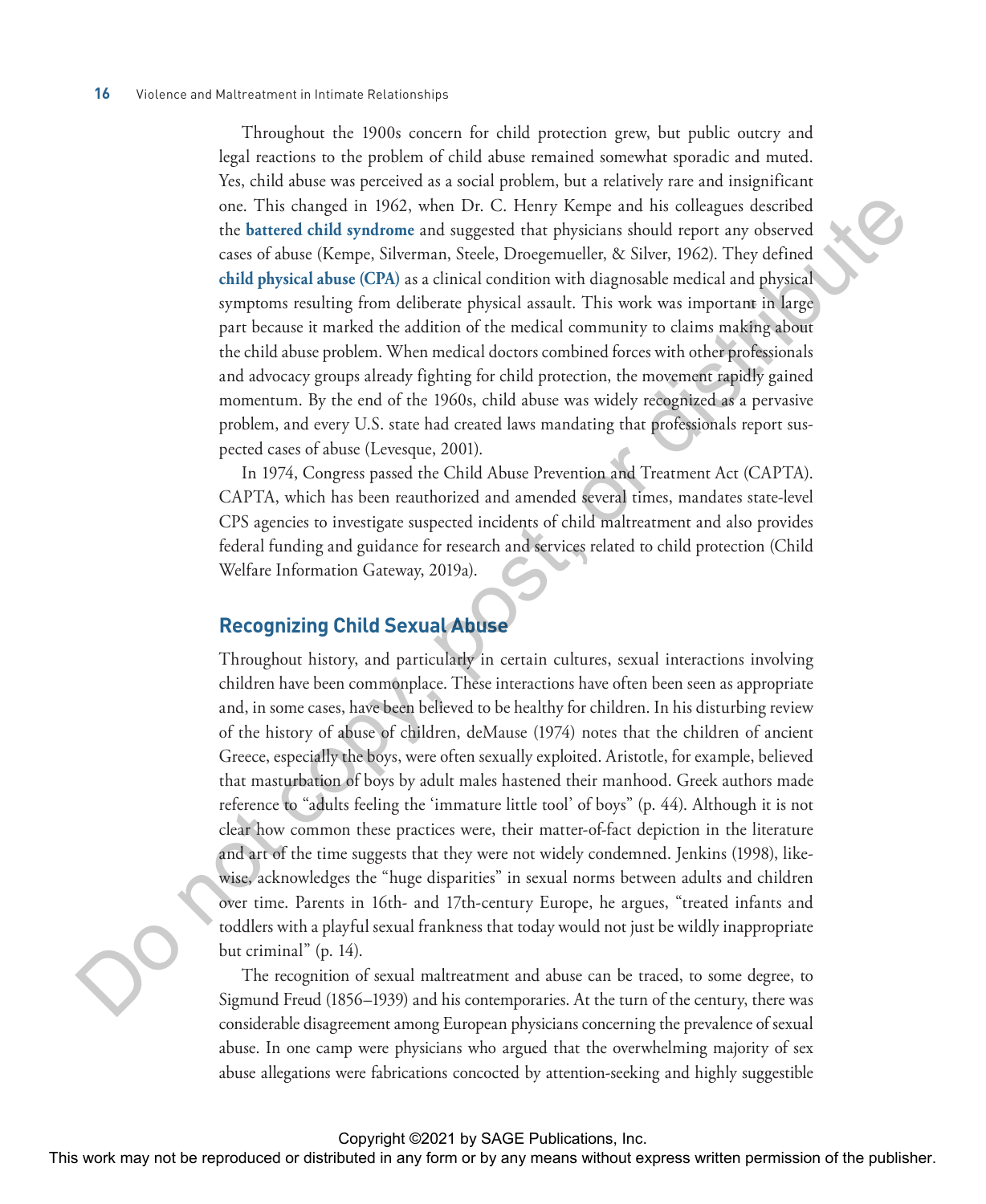children. Any father from a "respectable" background would be incapable of abusing his daughter, so women who accused "honorable" fathers of childhood abuse were clearly "hysterical" and belonged in mental institutions (Olafson, Corwin, & Summit, 1993).

Freud, however, challenged this view. In a series of three articles written in 1896, Freud articulated a view that was a radical departure from the common understandings of the time. He argued that incest (sexual abuse within families) was not uncommon, even among the respectable classes, and that it was the cause of many of the neuroses he observed in his female patients. Incest was especially heinous and damaging, he argued, because children were helpless and powerless (Olafson et al., 1993).

Interestingly, Freud famously changed his mind late in his career, concluding that the vast majority of stories of sexual abuse revealed by his patients over the years were fictitious and imagined childhood fantasies (Olafson et al., 1993). Reflecting on earlier writings some 30 years later, he wrote: "I believed these stories, and consequently supposed that I had discovered the roots of the subsequent neurosis in these experiences of sexual seduction in childhood. . . . If the reader feels inclined to shake his head at my credulity, I cannot altogether blame him" (as cited in Olafson et al., 1993, p. 11). Freed involves, challenged his views. In a series of three arrivals was not any form or between the reproduced in any form or between the representations and weak and the representations are a means weak and the represent

## **Recognizing Other Forms of Child Maltreatment**

Child neglect and **child psychological maltreatment (CPM)** were the last forms of child maltreatment to attract attention. The limited interest in neglect is surprising, given that it is far more common than physical or sexual child abuse. Child psychological maltreatment is also pervasive; indeed, it is a central component of all child maltreatment. Although physical wounds may heal, psychological wounds often run deep.

Why do child neglect and child psychological maltreatment receive less attention than other forms of abuse? The most obvious reason is that physical and sexual abuse are far more likely to result in observable harm. Child physical abuse tends to be defined only by the physical harm the child experiences. Sometimes neglect results in signs of physical harm (e.g., malnutrition), but often the negative effects of neglect and psychological maltreatment are insidious and never become fully apparent to observers outside the family.

# THE WOMEN'S RIGHTS MOVEMENT, THE RISE OF FEMINISM, AND THE RECOGNITION OF INTIMATE PARTNER VIOLENCE

WOMEN'S RIGHTS CONVENTION. A Convention to discuss the social, civil, and religious condition and rights of women, will be held in the Wesleyan Chapel, at Seneca Falls, N.Y., on Wednesday and Thursday, the 19th and 20th of July, current; commencing at 10 o'clock am. (Seneca Falls Convention, 1848)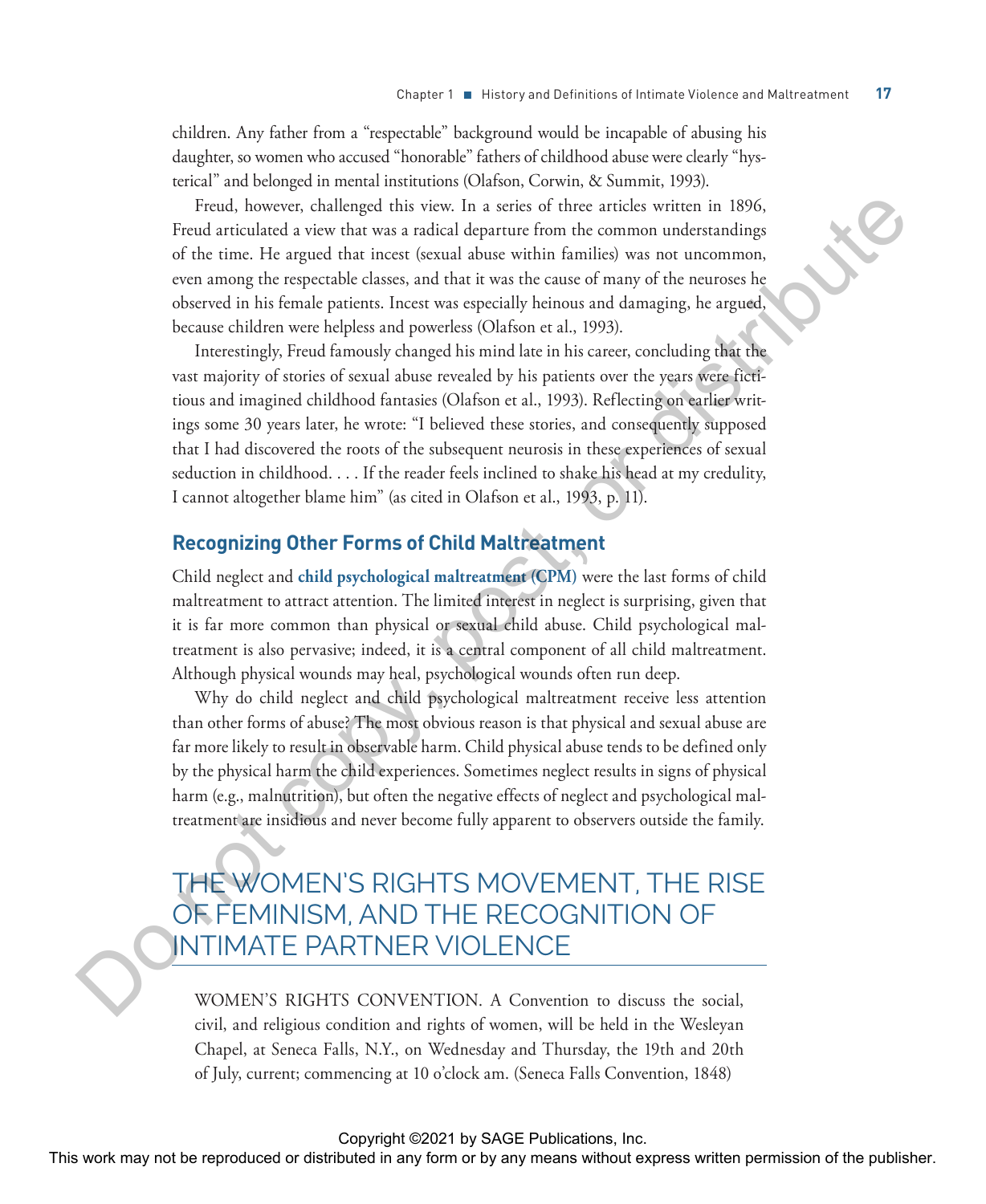The seed for the women's rights movement was planted in 1848 in a Wesleyan Methodist church in Seneca Falls, New York. The Seneca Falls Convention was organized by Lucretia Mott, the wife of an antislavery reformer and Quaker preacher, and women's rights advocate Elizabeth Stanton. In the days prior to the convention, Stanton wrote the convention's "**Declaration of Sentiments**," a document modeled after the Declaration of Independence. The declaration begins with the following pronouncement:

We hold these truths to be self-evident; that all men and women are created equal; that they are endowed by their Creator with certain inalienable rights; that among these are life, liberty, and the pursuit of happiness; that to secure these rights governments are instituted, deriving their just powers from the consent of the governed. (Seneca Falls Convention, 1848)

In surprisingly strong language, the document asserts that throughout history men have injured and controlled women in hopes of establishing "absolute tyranny" over them. It concludes: "In view of this entire disenfranchisement of one-half the people of this country . . . we insist that they have immediate admission to all the rights and privileges which belong to them as citizens of the U.S." (Seneca Falls Convention, 1848). For the rest or the rest or the rest or the rest or the rest or distributed in any form or by any point or the distribution of the produced or the point of the form of the rest or the publisher. The distributed in the fol

Stanton fully recognized the vulnerability of women within marital relationships. In the Declaration of Sentiments, she argued that the rights of women should be acknowledged in all spheres of life. In doing so, she listed a number of "facts submitted to a candid world," several of which related specifically to the family:

He has made her, if married, in the eye of the law, civilly dead. He has taken from her all right in property, even to the wages she earns.

In the covenant of marriage, she is compelled to promise obedience to her husband, he becoming, to all intents and purposes, her master—the law giving him power to deprive her of her liberty and to administer chastisement.

He has so framed the laws of divorce, as to what shall be the proper causes, and in case of separation, to whom the guardianship of the children shall be given, as to be wholly regardless of the happiness of women—the law, in all cases, going upon a false supposition of the supremacy of man, and giving all power into his hands. (Seneca Falls Convention, 1848)

## **Recognizing Women as Victims of IPV**

Despite the efforts of Stanton and other influential reformers, the problem of the physical abuse of women attracted little attention in the first half of the 20th century.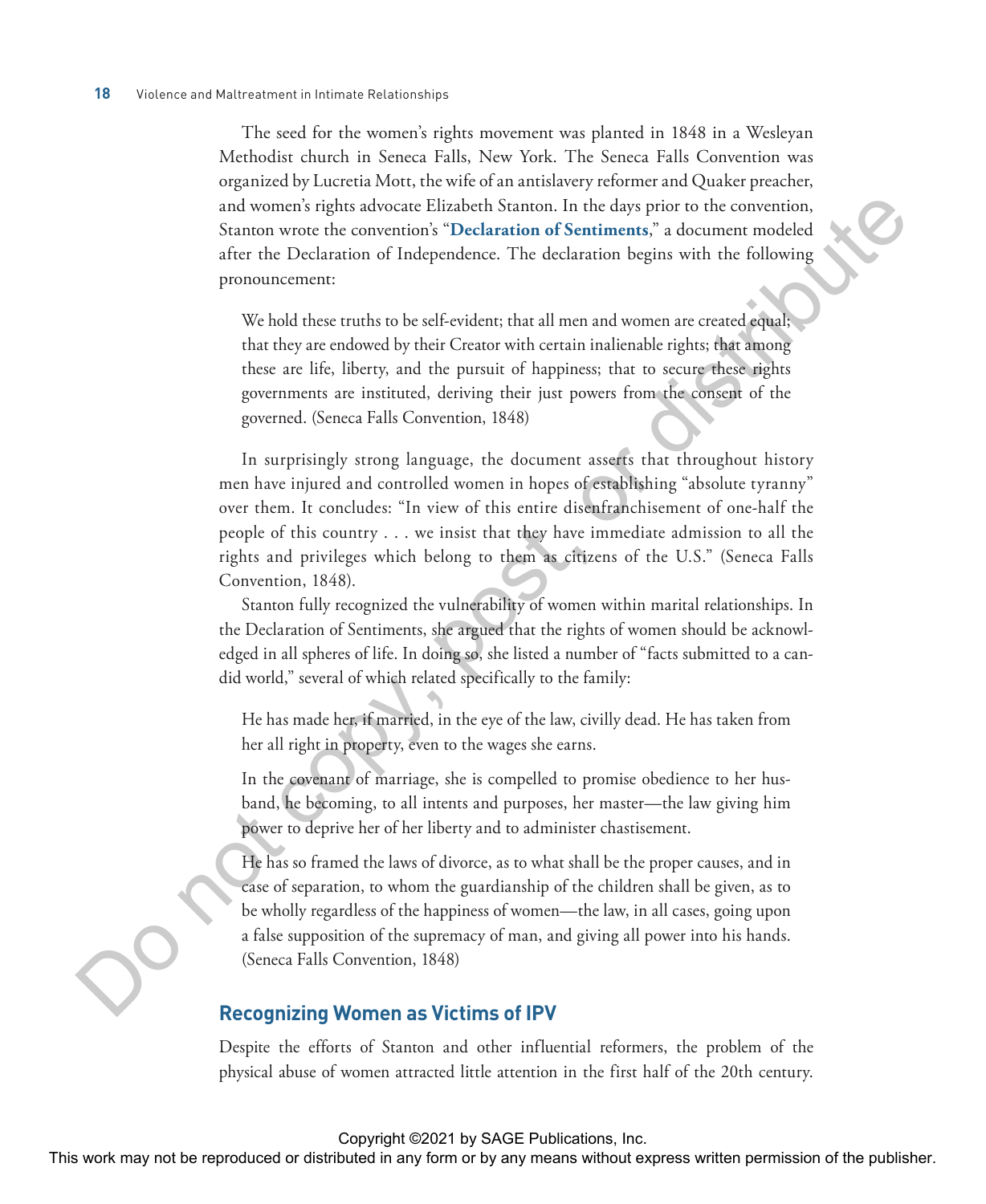The campaign was, "compared to the child abuse movement of roughly the same time period, an abysmal failure" (Pleck, 1987, p. 109). Ake and Arnold (2018) argue that during this era the problem of wife beating was essentially handed over to social scientists who, in using language like "marital discord" and "domestic difficulties," implied that husbands and wives were equally to blame. Feminist challenges to these views were often dismissed by a public suspicious of a movement it perceived to be radical and antifamily. By the mid-1970s, however, feminists had regained control of the issue, ushering in the "beginnings of an analysis of oppression and male dominance that located the problem of domestic violence in the inequality inherent in patriarchy itself" (Ake & Arnold, 2018, p. 5).

Chiswick Women's Aid, the first shelter for battered women to gain widespread public attention, opened in England in 1971. Chiswick's founder, Erin Pizzey, published the influential book *Scream Quietly or the Neighbours Will Hear* in 1974. The publicity that surrounded the book, and the subsequent radio and television exposure it generated, helped to spread the battered women's movement in Europe. American activists, some of whom visited Chiswick in the early 1970s, were eager to open similar shelters in the United States. A flood of media attention in the mid-1970s further increased public awareness of the domestic violence problem (Dobash & Dobash, 1979; Pleck, 1987). The first shelters in the United States were Rainbow Retreat in Phoenix (opened in 1973) and Haven House in Pasadena (opened in 1974). These shelters, and others that opened soon thereafter, became the "iconic symbols" of the movement and the physical base from which the social movement was organized (Ake & Arnold, 2018).

In 1976, the **National Organization for Women (NOW)** decided to make wife battering a priority issue. The organization announced the formation of a task force to examine the problem and demanded government support for research and shelter funding. As battered women moved higher up the list of feminist concerns, women's organizations more effectively exerted pressure on police and government officials to protect abused women. Advocacy organizations such as the **National Coalition Against Domestic Violence**, founded in 1978, effectively voiced the concerns of battered women on a national level, and this led to improvements in social services for battered wives and changes in legal statutes to protect women (Studer, 1984). Arguably, the culmination of the movement was the **Violence Against Women Act (VAWA)**, which passed through Congress with bipartisan support and was signed by Bill Clinton into law in 1994. The passage of the VAWA, along with its three subsequent renewals, "unmistakably signaled that domestic violence was finally being taken seriously on a national scale" (Ake & Arnold, 2018, pp.  $3-4$ ). Today, domestic violence is commonly referred to as intimate partner violence (discussed in greater detail in Chapter 8). The publisheric matrix distributed in the relation of the relations. The publisherization of the relation of the relation of the relation of the relations of the relations with the relations with the relations of the publ

## **Recognizing the Sexual Assault of Women**

Rape laws in the United States can be traced to the 17th century. These early laws, like rape laws historically around the world, primarily protected the property interests of men.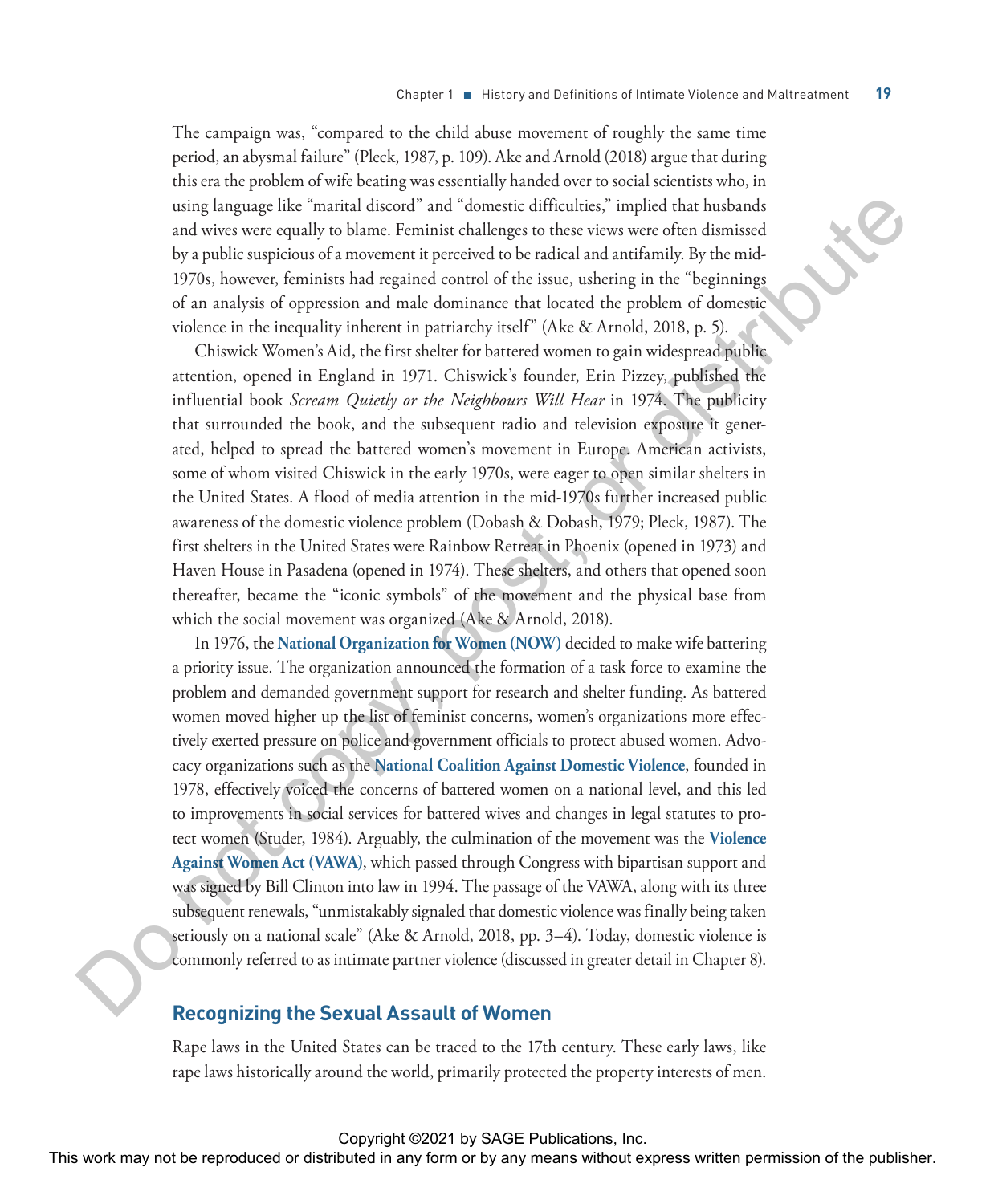Sir Matthew Hale, chief justice of the Court of Kings Bench in England, summed up the thinking of the times, writing in 1680: "Rape is an accusation easily to be made, hard to be proved, and harder to be defended by the party accused" (quoted in Ake & Arnold, 2018, p. 4). Furthermore, to the degree that rape laws existed, they pertained only to sexual assault *outside* of marriage. These attitudes influenced statutes and courtroom proceedings until the 1900s. Sir Hale originated the **marital exemption law**, which held that by mutual matrimonial consent and contract, a wife had given her consent to sexual intercourse with her husband. These issues are further discussed in Chapter 8.

Hasday (2000) maintains that many historians have incorrectly characterized the women's rights movement of the late 1800s as focusing exclusively on access to the public sphere, with suffrage being the movement's overriding goal. Instead, she argues, prominent feminists held that "economic and political equality, including even the vote, would prove hollow, if women did not win the right to set the terms of marital intercourse. Indeed, feminists explained a woman's lack of control over her person as the key foundation of her subordination" (p. 1379). These same advocates waged "a vigorous, public, and extraordinarily frank campaign against a man's right to forced sex in marriage" (p. 1380). In addition to feminist advocacy of the late 19th century, instructional literature at the time maintained that a wife's right to say no to sex is essential to a happy marriage and urged men to acknowledge women's sexual rights. Early attempts to change marital exemption laws, however, were unsuccessful, and there were no attempts made in the 19th century to charge a husband criminally for raping his wife (Hasday, 2000; Pleck, 1987). 2003. To A finite more to the degree that we relevend they permission by any form or by any means when the reproduced or another the responses when the properties with hell permission of the finite matrix contains when th

The modern feminist movement of the 1960s and 1970s worked diligently to draw attention to rape, framing it as yet another illustration of **patriarchal** privilege and control. Activists focused their attention on male-dominated institutions, most specifically law enforcement, the courts, and hospitals, that they argued revictimized women and contributed to a cultural misunderstanding of rape (Ake & Arnold, 2018). Beginning in the early 1970s, rape crisis centers opened, and rape hotlines were established. These activists challenged the prevailing perceptions of rape victims as ultimately asking for it, and of rapists as a few sick men jumping out of bushes. Rape, they countered, was an expression of male dominance, and they openly challenged the "rape myth" that a woman's no might mean yes. No, 1970s feminists maintained, means *no!*

Marital exemption laws also became a significant topic of debate during this time. Defenders of marital exemption made the argument that it was in the best interests of the man and the woman to protect the privacy of the marital union and keep the judicial system out of the bedroom. Defenders raised concerns that once the state intervenes, "the delicate shoots of love, trust, and closeness in a marriage will be trampled in a way unlikely ever to be undone" (Hasday, 2000, p. 1381). Despite feminist objections, this line of reasoning proved reasonably successful, and it was well into the 1970s before the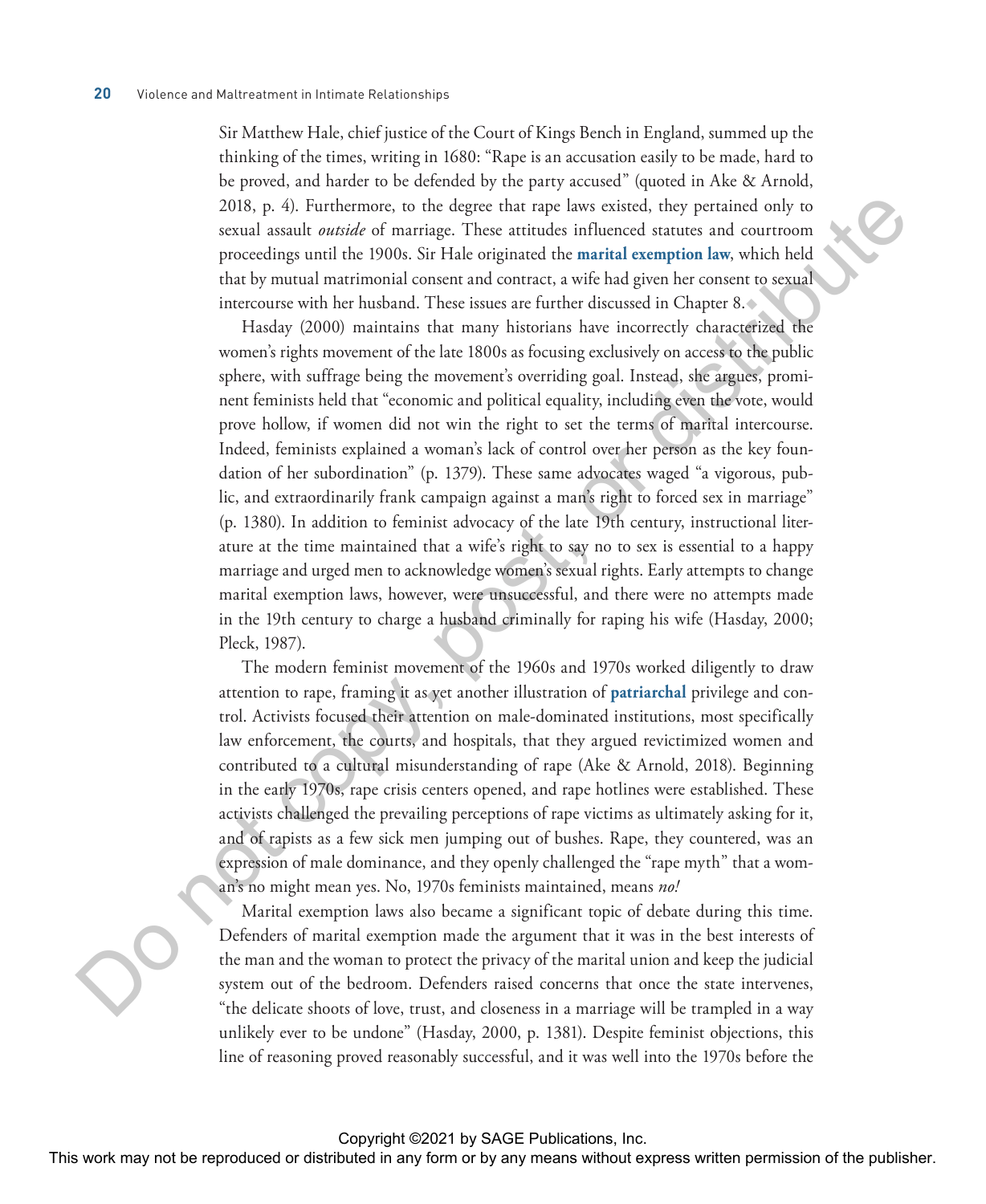first marital rape laws were passed. It was not until the early 1990s that all 50 states had criminalized marital rape. It is important to note, however, that many states continue to have exemptions. For example, in some states the couple must be separated (Ake & Arnold, 2018).

According to some observers, rape was not fully recognized as a social problem until the late 1980s, when the results of a study called the *Ms. Magazine Campus Project on Sexual Assault* were published in a series of articles by University of Arizona psychologist Mary Koss (e.g., 1992, 1993). The study, which was funded by the National Institute of Mental Health, found that 27 percent of the college women surveyed (a sample of 6,159 women on 32 college campuses) had been victims of rape (15%) or attempted rape (12%). Although critics questioned the study as "**advocacy statistics**" (N. Gilbert, 1998), the research undoubtedly put sexual assault on the map. The findings were widely cited in the popular press and were the subject of a 1991 U.S. Senate hearing on sexual assault and date rape. The Koss findings were also the primary source of data for the "one in four" statistic (percentage of college women who are victims of rape or attempted rape), which on many college campuses became the mantra of rape awareness programs. Young women were warned to be careful about who they dated, to stay sober, and to be assertive in informing their dates of their physical boundaries. Are the the representation of the results of the results of the results of the results of the results of a state definite of the results of the results of the results of the results of the results of the results of the re

With evolving perceptions of rape, state laws began to change. At the federal level, however, change was much more glacial. In fact, until fairly recently, the FBI relied on a definition of rape that was written in 1927. In 2012, Attorney General Eric Holder announced that the old definition of rape, "the carnal knowledge of a female, forcibly and against her will," would be replaced by a new definition, "the penetration, no matter how slight, of the vagina or anus with any body part or object, or oral penetration by a sex organ of another person, without the consent of the victim" (U.S. Department of Justice, 2012). In the old definition rape was "carnal knowledge" (i.e., typically understood as vaginal penetration), and in the new definition it is any penetration (oral, vaginal, anal, or with an object) of another person. Additionally, the phrase "forcibly and against her will" was replaced with the phrase "without the consent of the victim," emphasizing that a key element of the crime is lack of consent and that rape can occur if the victim is intimidated (e.g., verbally coerced or threatened) or is unable to consent (e.g., passed out, or too intoxicated or under the influence of drugs to consent).

Finally, it is important to recognize the #MeToo movement that has attracted so much attention in recent years. On October 5, 2017, *New York Times* journalists Jodi Kantor and Megan Twohey reported allegations that Hollywood producer Harvey Weinstein had, for three decades, sexually harassed or assaulted multiple women. Many of the women had, according to the journalists, been paid off to remain silent. Five days later, the *New Yorker* published the first of several articles by Ronan Farrow, in which even more women went on record accusing Weinstein of assault.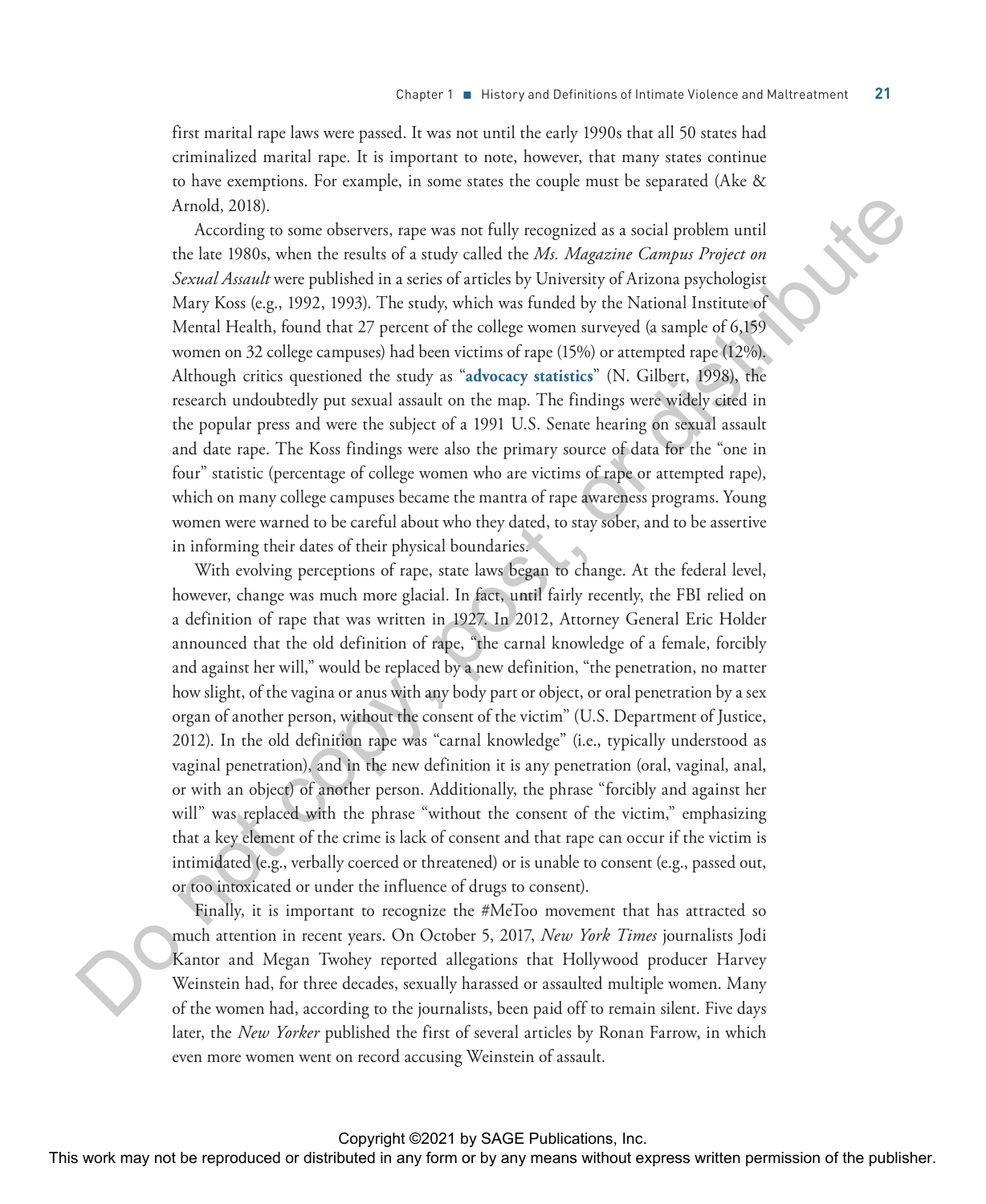Ten days after the *New York Times* article, actor Alyssa Milano posted to Twitter: "If you've been sexually harassed or assaulted write 'me too' as a reply to this tweet." Women began to respond with their own stories. The hashtag #MeToo was used more than 500,000 times in its first 24 hours, and a social movement was born (Rutenberg, Adams, & Ryzik, 2017).

In May 2019, *Glamour* magazine published a list of 100 powerful men who faced allegations of sexual misconduct during the #MeToo era (*Glamour*, 2019). Listed as follows are some of the more prominent names from the *Glamour* article:

- U.S. Supreme Court justice Brett Kavanaugh was accused of sexually harassing Christine Blasey Ford when he was in high school.
- CBS executive Les Moonves was terminated by CBS after acknowledging that he engaged in sexual acts with women hoping to be cast in CBS shows.
- Actor Morgan Freeman was accused by eight women of making sexual comments, trying to lift up their skirts, and asking if they were wearing underwear. He has lost advertising contracts as a result of the allegations.
- Musician R. Kelly has been accused of having sex with minors. In February 2019, Kelly was charged with 10 counts of criminal assault.
- News anchor Charlie Rose was fired by CBS after several women accused him of making obscene phone calls, groping them, and exposing himself.
- *Today Show* host Matt Lauer was terminated by NBC after several women complained of sexual misconduct.
- Minnesota senator Al Franken resigned after a photo emerged of him pretending to grope a sleeping colleague.
- Actor Kevin Spacey was accused by Anthony Rapp of making sexual advances on him when he was 14. Several other men came forward with similar accusations. Spacey was dropped from the very popular Netflix show *House of Cards*, as well as several other projects on which he was scheduled to work.

# OTHER SOMETIMES FORGOTTEN VICTIMS

We can imagine that the reader might be somewhat confused about the limited scope of our discussion to this point, perhaps wondering if women and children are the only victims of VMIR. Most of the empirical literature does indeed focus on women and children. As we have mentioned, there are historical reasons for this. But, of course, there are other victim groups that are worthy of attention. This work may not be reproduced to the reproduced or distribution or distributed in any any means when the publisher. This was not be the publisher and the publisher and the publisher. The publisher are seen of the anon-p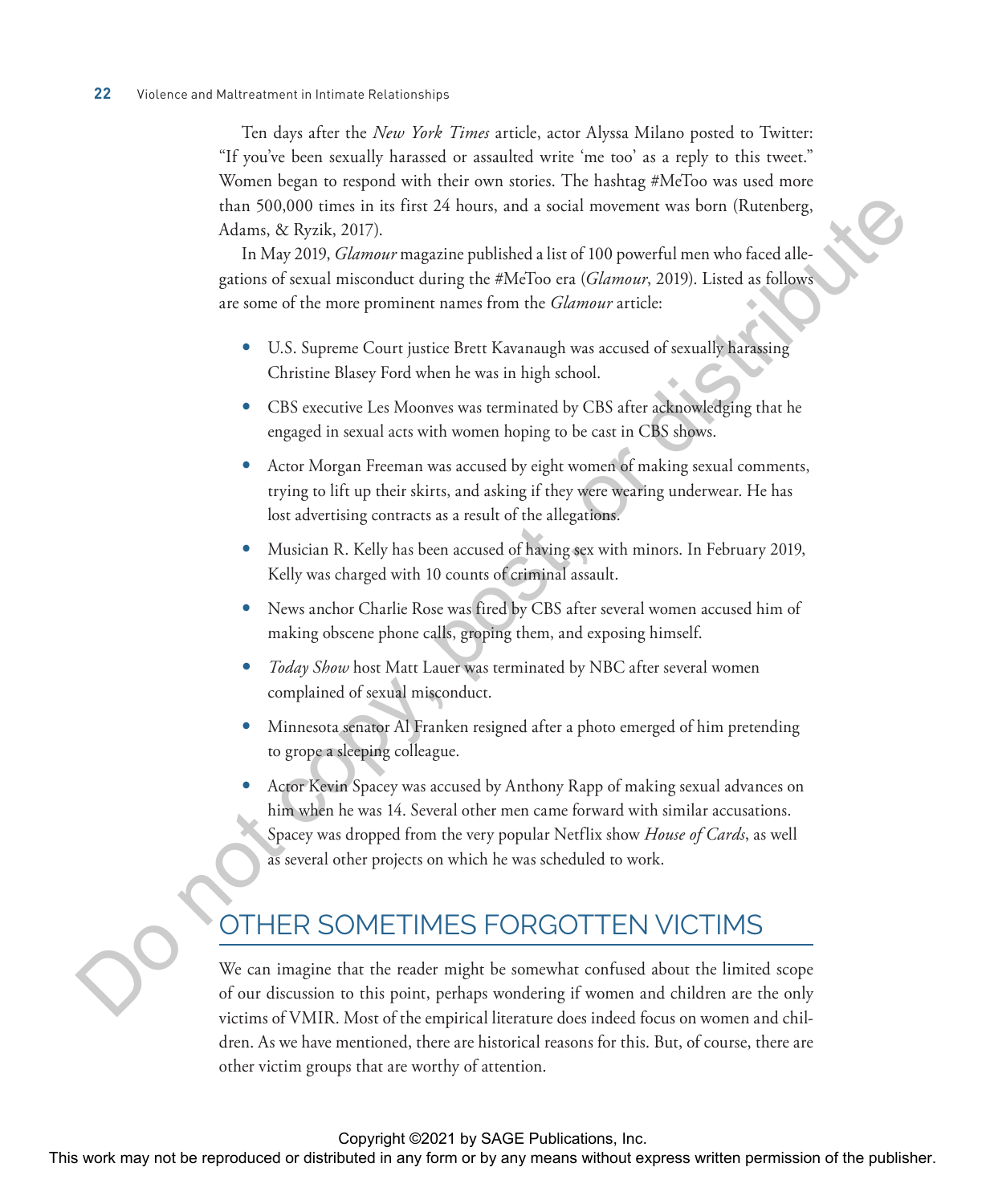## **Elder Abuse**

The earliest federal government involvement in attempts to address elder abuse in the United States came in 1962, when Congress authorized payments to states to provide protective services for "persons with physical and/or mental limitations, who are unable to manage their own affairs . . . or who are neglected or exploited" (U.S. DHHS, as quoted in Wolf, 2000, p. 6). In 1974, Congress mandated **Adult Protective Services (APS)** for all states. Public concern escalated even more in 1978, when a congressional subcommittee heard testimony on "parent battering." The image of the stressed and burdened adult daughter abusing an elderly parent linked elder abuse to child abuse and resulted in considerable media attention. Following the child abuse model, claims makers successfully advocated for laws that made the reporting of suspected elder abuse mandatory for certain professionals (Wilber & McNeilly, 2001). The results are not the results of the results with the results were also the publisher. The results were also that the results of the results of the results of the results of the results of the results of the results of

In 2010, Congress passed the **Elder Justice Act (EJA)** as part of the Patient Protection and Affordable Care Act ("Obamacare"). The EJA seeks to promote "elder justice," defined as efforts to "prevent, detect, treat, intervene in, and prosecute elder abuse, neglect and exploitation and protect elders with diminished capacity while maximizing their autonomy" (Elder Justice Act, 2009).

The EJA has, to date, received very little federal funding. Congress did not provide its first direct appropriations until 2015, when it allocated \$4 million for the EJA (the Obama administration had requested \$25 million). Interestingly, this \$4 million was seen as a victory for advocacy organizations like the National Council on Aging, which had aggressively, but to that point unsuccessfully, lobbied for EJA funding (Colello, 2014). In two subsequent federal budgets (fiscal years 2016 and 2017), funding has remained well below what the Obama administration requested.

## **LGBTQ Violence**

Another sometimes neglected group is lesbian, gay, bisexual, transgender, and queer (LGBTQ) couples. This neglect is not surprising, given the ambivalence and uneasiness with which society has historically responded to LGBTQ couples. As acceptance has grown, however, so too has interest in violence within these relationships (Renzetti & Miley, 2014). Research suggests that LGBTQ couples likely experience as much violence as heterosexual couples, or perhaps even more (Ard & Makadon, 2011; Dank, Lachman, Zweig, & Yahner, 2014).

## **Male Victims of IPV and Sexual Assault**

Intimate partner violence most typically focuses on heterosexual female victims. Given the place of patriarchy in the world's history, such a focus seems warranted. Research suggests, however, that violence among intimates is often reciprocal. Murray Straus and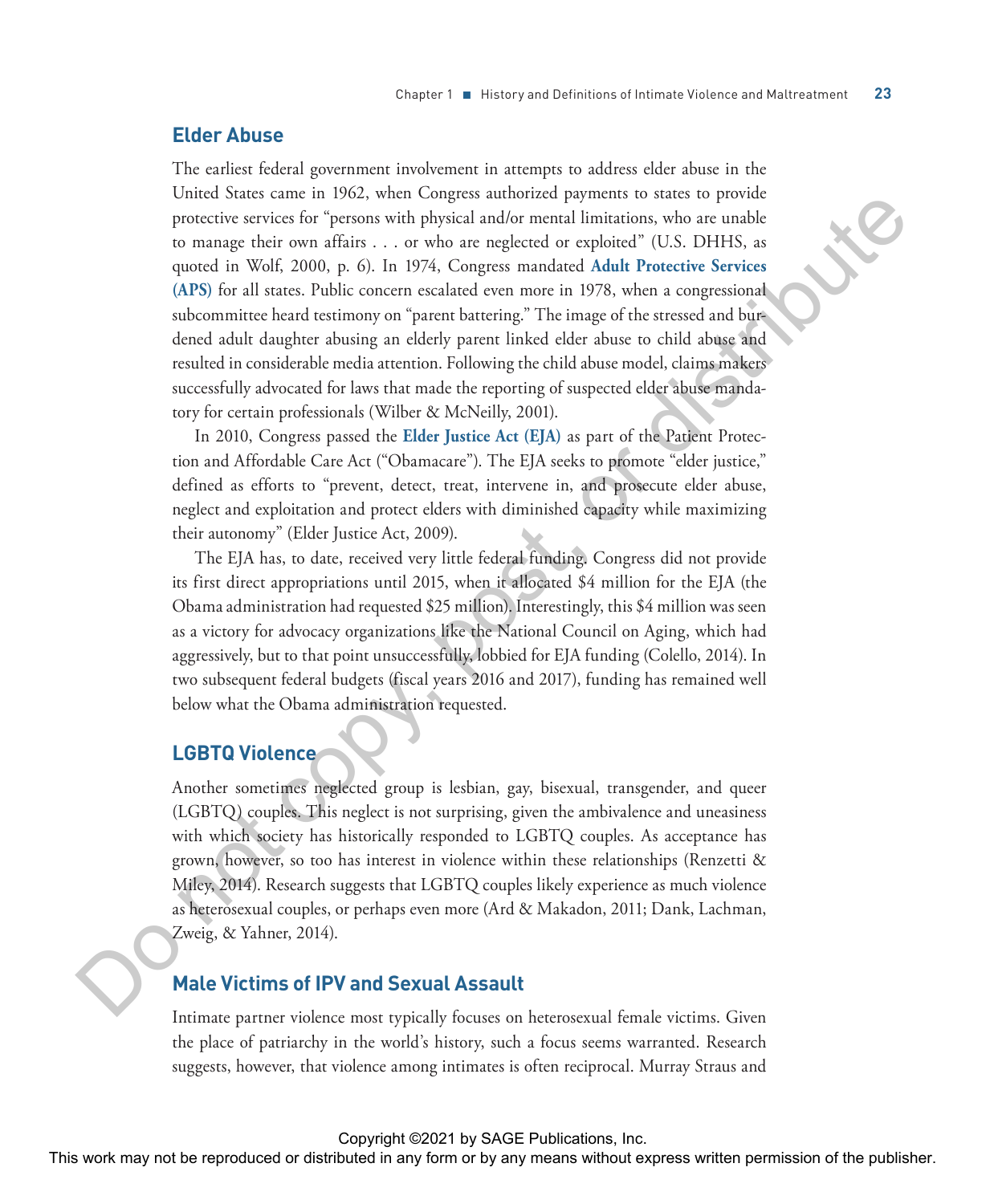his colleagues (Straus & Gelles, 1986; Straus et al., 1980), who conducted the earliest national surveys on marital violence, found that wives pushed and hit husbands as frequently as husbands pushed and hit wives. Demi Kurz (1991) was openly critical of the Straus findings, arguing that his conclusions "vastly underestimated the harm done to women and greatly exaggerated their responsibility for that violence" (p. 158). Indeed, research that focuses specifically on criminal victimization suggests that approximately four in five victims of IPV are women (Catalano, 2012). Taken as a whole, the research would seem to suggest that women are in fact much more likely to be victims, but many men are also victimized and deserving of attention (Kimberg, 2008).

The sexual assault literature is even more heavily focused on women as victims. In our earlier discussion about the FBI definition of sexual assault, we purposely chose not to highlight what is, arguably, the most significant change from 1927 to 2012. Perhaps the reader noticed it? In 1927, rape was defined as "carnal knowledge of a *female*" (emphasis added). In other words, at least according to the FBI, prior to 2012 a male could not be a victim of rape. In the academic literature the sexual assault of males has been a subject of discussion since at least 1980 (Groth & Burgess, 1980). Yet it remains fascinating that the FBI did not formally acknowledge male victimization until very recently. Not surprisingly, this broadened understanding has led to a growing literature on sexual assault within the LGBTQ community as well (e.g., M. Davies, 2002; Pérez & Hussey, 2014). Strum finding, a pairing that in containing the relation or be reproduced in any form or by any form or the reproduced in any form or by any form or by any form or by any form or by any form or by any form or by any form

# DEFINING "VIOLENCE" AND "MALTREATMENT" AND "INTIMATE RELATIONSHIPS"

Just as the claims making process is an important part of the history and discovery of intimate violence and maltreatment, as noted earlier, it plays an important role in how these concepts are defined as well. When, for example, is a child or an elder or an intimate partner a victim of "violence" or "maltreatment"? The answer to this question is not self-evident; it is negotiated, debated, and argued. Of course, to argue that subject matter is socially constructed does not solve the immediate problem*. We need to define the subject matter of this volume*. In the following subsections, we briefly examine some of the conceptual definitional assumptions that direct our investigation.

## **What Is an Intimate Relationship?**

Deciding on a title for this book, and defining the scope of this book, has not been an easy task. Historically, books on this topic have used the word *family* in the title: husbands hitting wives, wives hitting husbands, parents hitting children, children hitting each other. Yet consideration of the topic of family violence invariably led to discussion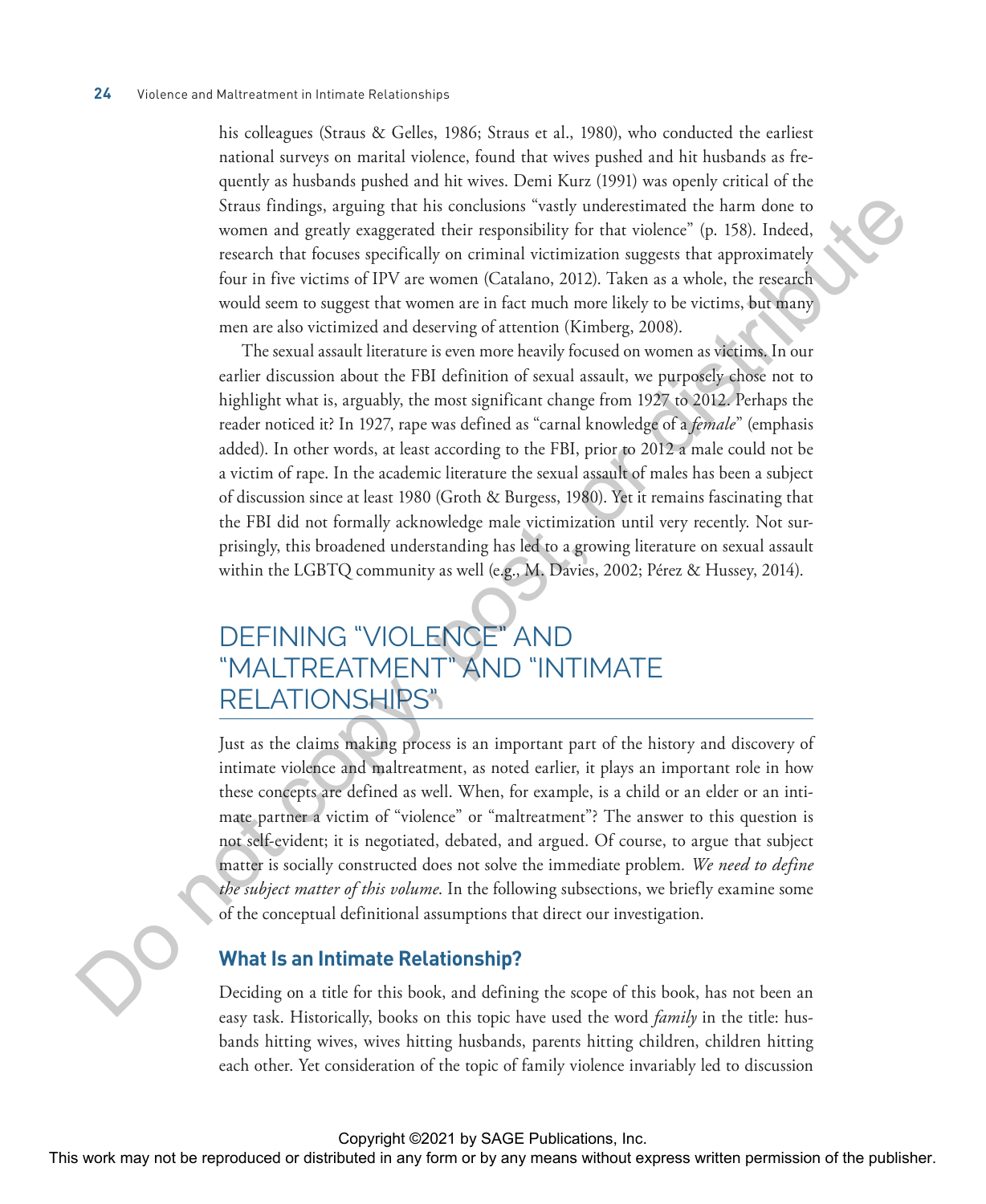of intimate violence outside the bounds of the *traditional* family. And, of course, cultural and legal definitions of what constitutes a family are changing. The question "What is a family?" is more frequently asked today than it has been in the past. In 2010, for example, the Pew Research Center published results from a national survey that asked Americans when a household meets the requirement of being a family. The results are interesting. Essentially everyone agreed that a married couple with children is a family. The percentages drop from there, however, with respondents identifying the following circumstances as a family: 88 percent, a married couple without children; 86 percent, single parents with children; 80 percent, unmarried heterosexual parents with children; and 63 percent, unmarried same-sex couples with children. Perhaps most telling of all, almost 50 percent of Americans indicate that a childless unmarried couple (either homosexual or heterosexual) makes a family.

Given these trends, terms like *family violence* or *marital violence* seem to raise more questions than answers. Certainly, violence that occurs between unmarried adult cohabiters, dating partners, and same-sex intimates clearly fits within the scope of this book. Given these various trends, the term **intimate** seems appropriately inclusive. This is not to say that we will abandon the use of the word *family* altogether. Many times in our writing, the term *family* seems most appropriate. When we use the term *family*, however, keep in mind that we are thinking broadly and inclusively.

## **What Is Violence?**

**Violence** can be defined as "an act carried out with the intention of, or an act perceived as having the intention of, physically hurting another person" (Steinmetz, 1987, p. 729). Some might complain that this definition is too broad and inclusive. According to this definition, for example, spanking is a violent act. Many parents who physically punish their children may choose not to see it this way, preferring minimizing language like "swat," "paddle," or "smack." But a spanking *is* a violent act. It *is* intended to hurt the child. That is why parents do it. The pain caused by the spanking is supposed to produce compliance. In the same way, intimate partners who hit are also engaged in violent acts. From our perspective, however, this seems to be the only consistent place to start. We will reserve terms like *assault* and *abuse*, however, for the most extreme forms of VMIR. The loss of control Control or the reproduced or the reproduced or distributed in a metallic control or the reproduced in any form or by any means with permission of the system, a metallic control or the publisher is a fu

## **What Is Maltreatment?**

Our interests extend far beyond violence to other acts of **maltreatment**. Sexual abuse, for example, may only occasionally involve physical violence but can have damaging effects that last a lifetime. Child neglect and emotional abuse are forms of maltreatment that can be even more devastating than physical violence. A woman can be psychologically tormented and controlled by a man who never touches her. Elders can be harmed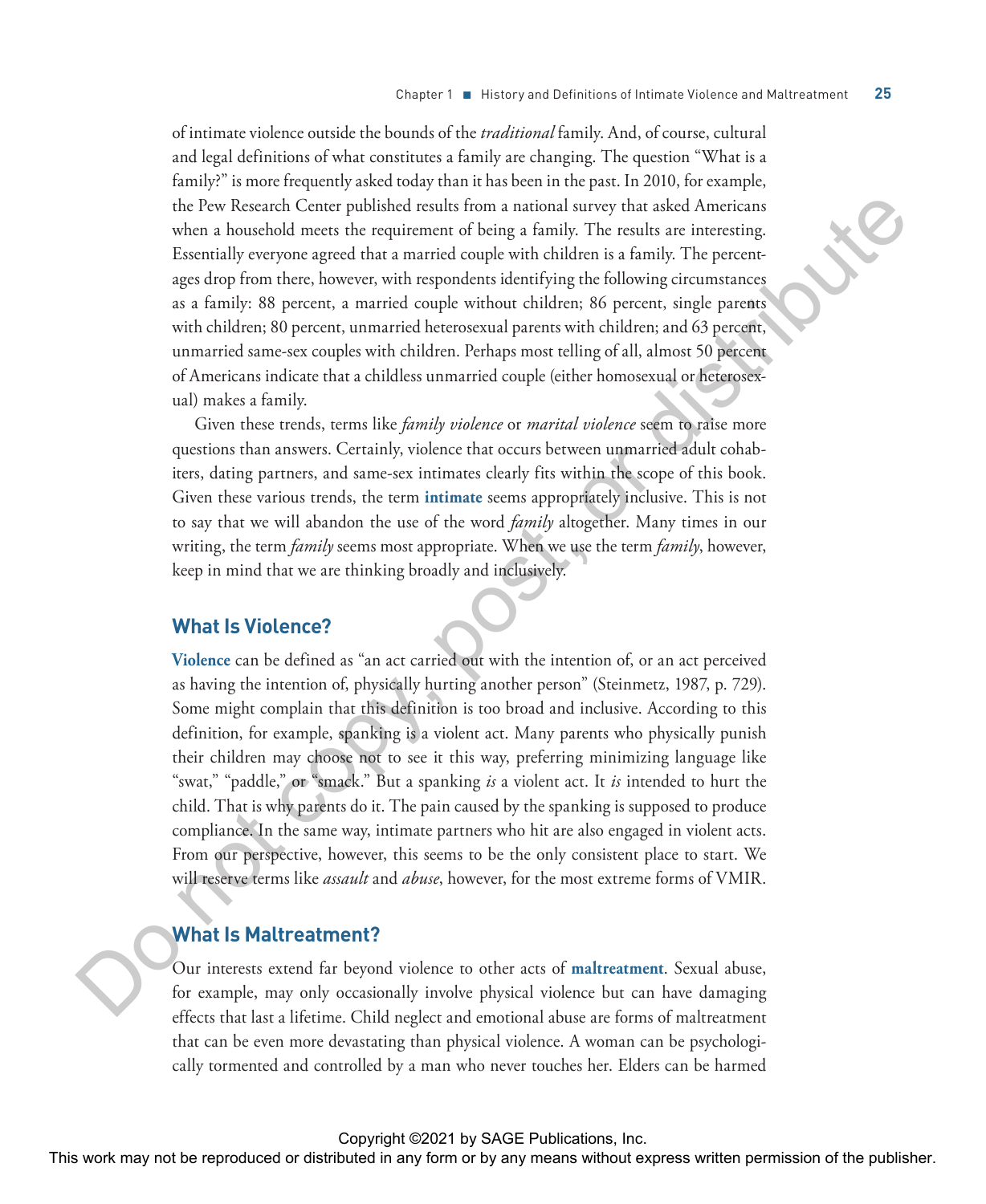through neglect rather than physical assault. Our intent is to discuss all forms of intimate maltreatment, whether it is violent or not.

# SOCIAL POLICY: PREVENTION AND INTERVENTION

Two pervasive tensions dominate social policy discussions. The first concerns the relative importance of **prevention** versus **intervention strategies**. *Prevention* refers to social support and education programs designed to prevent intimate violence from occurring in the first place. *Intervention* refers to societal responses to intimate violence after it occurs. The second tension focuses on competing perspectives on how society should approach prevention and intervention. Is the problem most effectively addressed with support and treatment models, or punishment and protection models?

History helps put the current social policy debates in context. Once VMIR became fully recognized in the 1960s and 1970s, the most immediate and urgent concerns were identification and protection of abuse victims and the punishment of offenders. Given the history of indifference, this policy emphasis seems reasonable. However, this response has sometimes come at the expense of a societal commitment to supporting, mentoring, and protecting families. Yes, sometimes offenders need to be in prison. But there are other times when support and services for vulnerable families are needed. Balancing the two is no easy task. In the sections that follow we briefly introduce several prevention and intervention programs and policies, many of which will be discussed in more detail in subsequent chapters. SOOIAL POLICY: PREVENTION<br>
The prevaile areas of protection scenarios attention at regions. The first concerns profered in<br>
we prevaile accompany reduced in any form or between the prevailent or distributed in any form or

## **Child and Adult Welfare Policy**

There is no single entity called the child welfare system or the adult welfare system. Nor is there a single entity called Child Protective Services or Adult Protective Services. Instead, these are general terms used to describe various efforts at the state level to protect children, elders, and, in many states, younger adults with significant disabilities. State CPS and APS agencies engage in both prevention and intervention efforts. They promote child and adult support and protection policies; they receive and investigate reports of maltreatment; they assess needs and arrange and/or mandate services; and they monitor service delivery. These entities are discussed further in Chapters 3, 5, and 10.

Of critical importance to the work of these agencies are **mandatory reporting laws**, which apply to individuals who have regular contact with vulnerable populations including children, adults who are dependent due to a disability, and elderly adults. Such individuals are **mandated reporters**, because they are legally required to report observed or suspected cases of abuse, which are often received and processed by CPS and APS.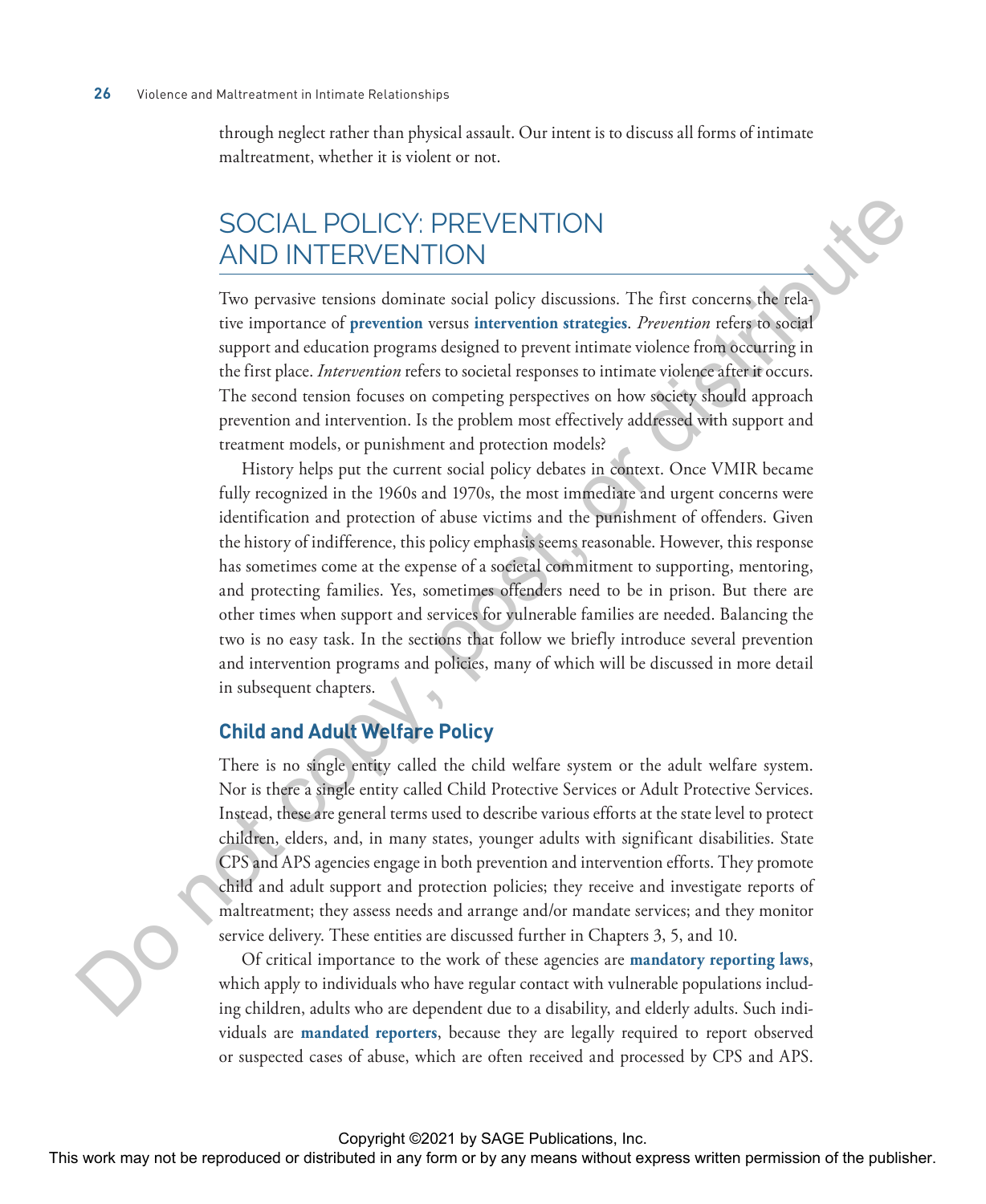Most state statutes include some type of penalty for failure to report, depending on the particular circumstances of a case. Sanctions range from fines to felony criminal charges (Child Welfare Information Gateway, 2019c; N. Dube, 2012; Jirik & Sanders, 2014).

Within five years following the publication of Kempe's influential article on child abuse (Kempe et al., 1962), every U.S. state had enacted mandatory child abuse reporting laws. Protections for adult victims have been slower to develop, but today mandatory reporting laws for elders are the norm (Jirik & Sanders, 2014). Only a few states, however, specifically mandate the reporting of suspicions of IPV (Durborow, Lizdas, Flaherty, & Marjavi, 2010; Futures Without Violence, n.d.).

Initially, the laws for children focused primarily on the need for doctors to report injurious physical abuse. But the list of reportable behaviors has grown to include all forms of child maltreatment that might *potentially* harm a child (National Center for Prosecution of Child Abuse, 2014). The list of professionals required to report has also grown, and now includes social workers, mental health professionals, teachers, and other school staff (Child Welfare Information Gateway, 2019c).

Those identified as mandated reporters for elder abuse include doctors, nurses, nursing home administrators and staff, and social workers, among others. All laws require the reporting of observed or suspected physical abuse, neglect, and financial or material exploitation, and the large majority also include emotional or psychological abuse, sexual abuse, and self-neglect (Jirik & Sanders, 2014).

While mandatory reporting laws have generally been heralded as a triumph of intimate violence advocacy, there are a number of unintended problems associated with mandatory reporting. Some advocates for women, for example, have expressed concern that mandatory reporting laws might inhibit women from seeking care or make them vulnerable to retaliation (Hyman, Schillinger, & Lo, 1995). These laws also often put people in the helping professions in a difficult position, essentially forcing them to violate the confidences of their clients. Many professionals who are required to report suspected abuse see themselves as better equipped to help needy families than the overburdened CPS and APS systems, so they choose to ignore the reporting laws (Melton, 2002; Rodríguez, Wallace, Woolf, & Mangione, 2006; Zellman & Fair, 2002). Research evidence suggests, for example, that the more professionals know about the protection system (i.e., the more formal training they have), the less likely they are to report suspected cases of abuse (Melton, 2002). Others have found that while mandatory reporting laws are associated with an increased number of investigations, they have not been associated with an increased number of substantiated cases (Ainsworth, 2002; Jogerst et al., 2003). In addition, there is considerable variability in how reporting laws are interpreted by professionals, and the specific wording used in mandatory reporting laws can influence those interpretations (Levi & Portwood, 2011). Although all U.S. states and many international societies have enacted mandatory reporting laws, to date, their impact has rarely While means the rest increase or distributed or distributed are colled or distributed in any means were subsequently at taking means were proprietely be reproduced to controller the means were subsequented in any means we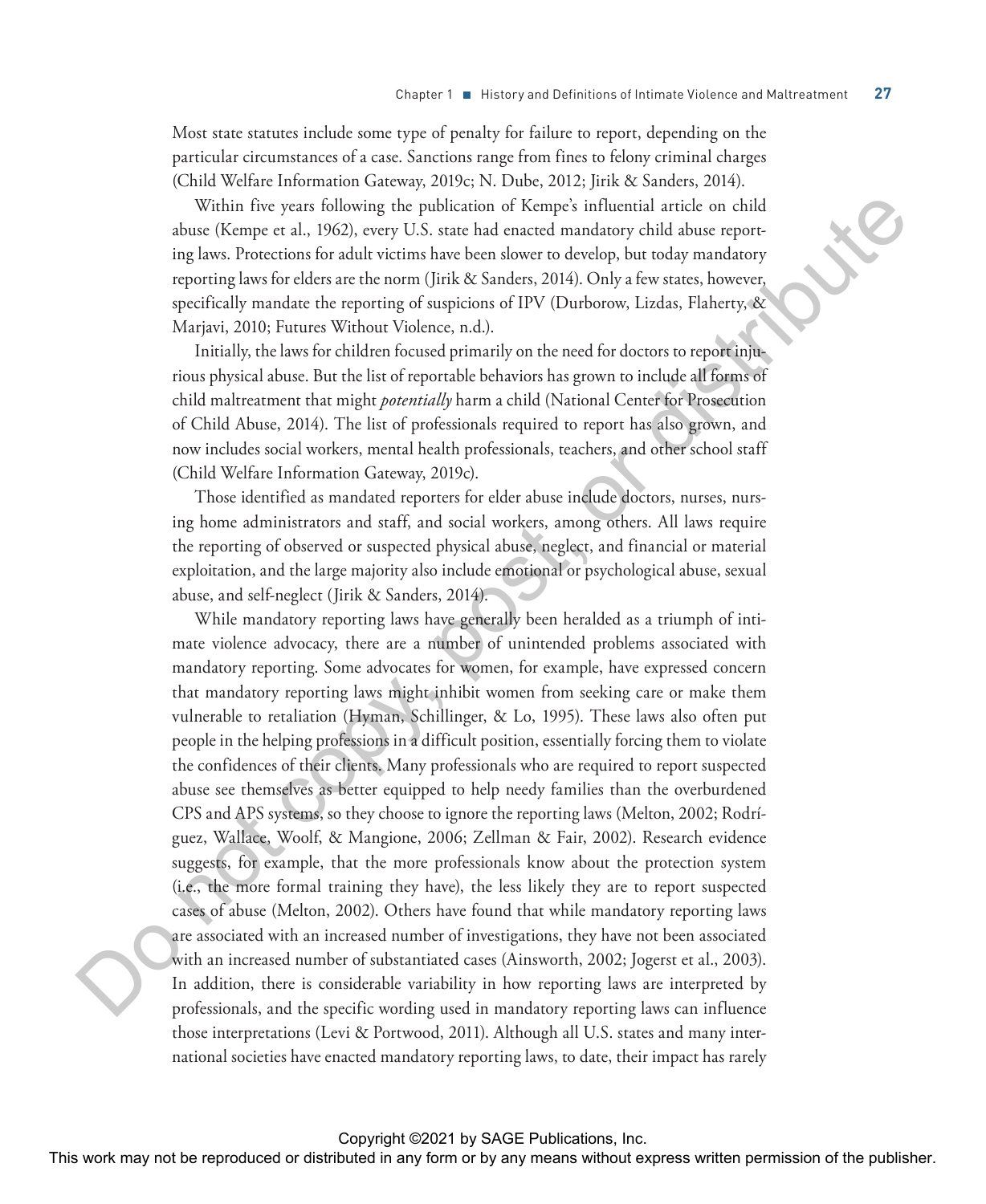been empirically examined; more research is needed on the benefits and drawbacks to mandatory reporting laws (Jirik & Sanders, 2014; Mathews, Lee, & Norman, 2016).

### **Family Preservation, Foster Care, and Adoption**

One of the most controversial issues within child protection circles is the question of when children should be temporarily or permanently removed from their homes. (See Chapter 5 for further discussion of this issue.) CPS agencies are mandated to make child protection their top priority, and no one questions this mandate. But when a child is being abused, what course of action will serve the best interests of the child? Should CPS attempt to maintain the family unit, offering support and training in hopes that abuse will not occur again in the future? Should CPS remove the child from the home and place the child in a temporary setting with the hope of eventually returning the child to the home? Or should the state seek a more permanent solution for the child, such as adoption or placement in an orphanage?

Proponents of the family preservation model maintain that the best place to raise a child is in a nuclear family, and that children can be safely left in their homes *if* their communities offer vulnerable families the social services and training they need. These advocates point out that the foster care system is not a panacea, noting the relatively high rates of abuse in foster families (U.S. DHHS, 2019a). The commitment to family reunification is not without its critics, of course, who point to some troubling child fatality data to illustrate their point. In 2017, for example, 1,720 children died as a result of abuse and neglect; 10.7 percent of these victims were in families who had received family preservation services in the previous five years, and 1.7 percent (20 children) of child fatalities involved children who had been in foster care and were reunited with their families in the previous five years (U.S. DHHS, 2019a). Family Presenve and or distributed or distributed in any form of the publisher or distributed in a verpositive permission or by any means with the publisher of the publisher of the publisher of the publisher. (See Copy, t

## **Criminal Justice Issues**

Because most of the behaviors discussed in this book are against the law, the actions of the criminal justice system are important in policy discussions. For example, despite the fact that IPV has long been recognized as a crime, police discretion in making arrests, combined with family privacy norms, cultural tolerance, and the reluctance of women to press charges, has meant that historically arrest has been the exception rather than the rule. In the 1980s, only about 1 in 10 police interventions in IPV resulted in arrest (Gelles & Straus, 1988). A related problem was that many victims of IPV do not press charges, and criminal prosecutions were therefore often abandoned.

Many researchers and women's advocates saw these data as a sign of societal indifference to, and continuing tolerance of, the abuse of women. Citing the **deterrence doctrine** (see Chapter 2), they argued that a society that punishes violent family members should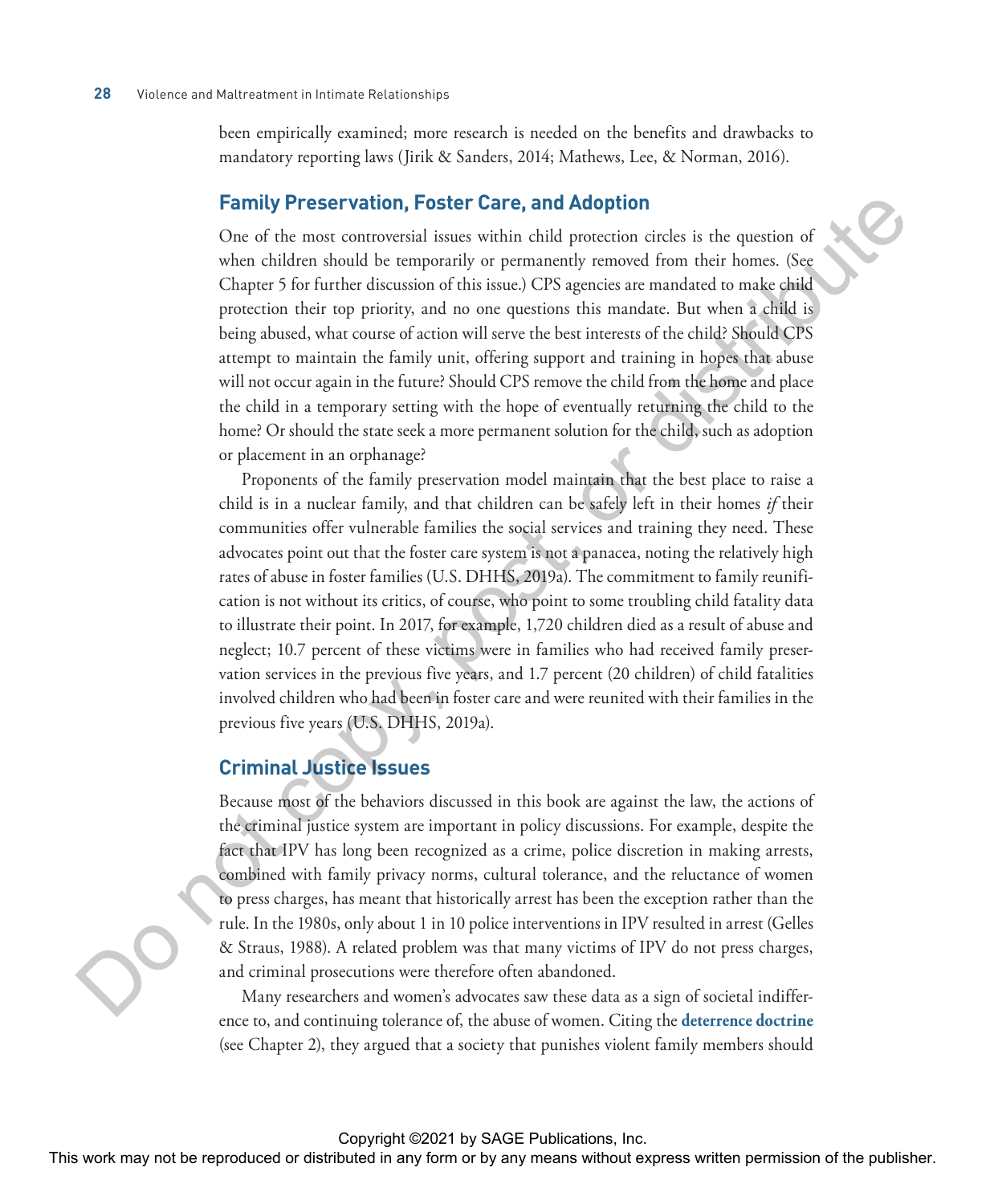have less family violence. A husband who hits his wife is guilty of criminal assault, and he should be punished as a criminal. Punishing family offenders would begin, these advocates argued, with the limiting of discretion in the criminal justice system. Mandatory arrest policies and preferred arrest policies soon became the most widely implemented and highly publicized way of placing limits on justice system discretion in cases of domestic violence (Barner & Carney, 2011). Many jurisdictions also initiated "no-drop" prosecution policies, which require prosecutors to move forward with criminal proceedings even if the victim has recanted or asked that the prosecution cease (Barner & Carney, 2011). These policies are discussed further in Chapter 8.

### **Community Awareness Campaigns**

One of the easiest and most cost-efficient prevention techniques is public education through advertisements and public service announcements. Many of the social movement organizations and federal agencies devoted to the family violence problem see themselves, at least in part, as public educators.

**Community awareness campaigns** are too numerous and varied to discuss at length here and are discussed further in subsequent chapters. One particular campaign worth highlighting is "No Hit Zones" in hospitals and other settings frequented by parents and small children. This campaign focuses specifically on corporal punishment, politely asking visitors to refrain from hitting of any kind. Given that corporal punishment remains the norm in the United States and has been associated with child physical abuse, "No Hit Zone" campaigns have attracted some attention in the press, as well as in the academic literature (Frazier, Liu, & Dauk, 2014).

## **Shelters and Hotlines**

Perhaps the most visible form of intervention in IPV is the battered women's shelter. Since the first such shelter opened in England in the early 1970s, battered women's shelters have become commonplace. Today, most large metropolitan areas have shelters that provide numerous services, including counseling, social support groups, child care, economic support, and job training. The U.S. government took an active role in promoting the shelter movement in 1994 when it passed the first Violence Against Women Act. The VAWA, which was reauthorized in 2000, has provided funding for shelters and established the National Domestic Violence Hotline (1-800-799-SAFE). Some observers have argued that although implementing VAWA provisions has been expensive, the law meets the needs of battered women so effectively that it may have saved U.S. taxpayers billions of dollars in medical costs and social services (Clark, Biddle, & Martin, 2002). This topic is discussed further in Chapter 8. The may note that the rest component per positions would be reproduced to similar the publishering the rest component or the rest component of the rest of the state of the color of the rest or behavior (Barnet Sc Componen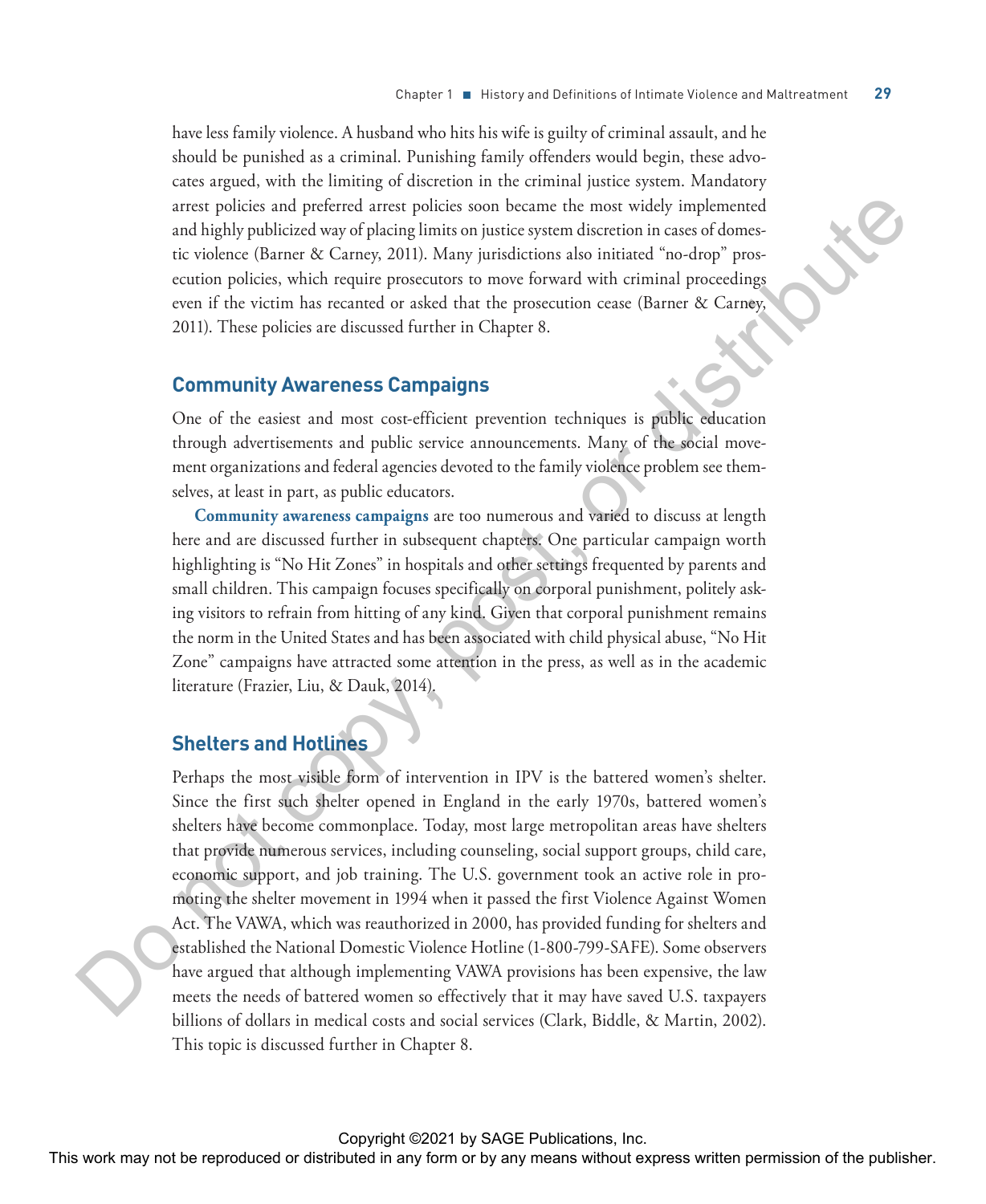## CHAPTER SUMMARY

Our intent in this chapter, in part, is to impress upon the reader the significance and prevalence of VMIR. Compared to other wealthy democracies, the United States is, arguably, the most violent country in the world. An unacceptably high proportion of this violence occurs within intimate relationships.

We take a social constructionist perspective in our description of how VMIR came to be recognized as a social problem. The social constructionist perspective focuses on the role claims makers have played in this history. Each of the forms of VMIR discussed in this book has, at various times in history, been treated with indifference. The mistreatment of children began to receive serious attention during the child-saving movement of the mid- to late 1800s, and the research community essentially ignored child abuse until the 1960s, when medical doctors began to raise awareness. The victimization of women was similarly ignored until the late 1800s, and the social problem of woman battering was not fully discovered until feminists successfully raised awareness in the early 1970s. Other forms of family violence—sibling violence, dating violence, marital rape, acquaintance rape, and elder abuse—were only discovered after claims makers successfully raised awareness. provides of VMIR, Conquest or distributed or distributed in any spectral in any form or between the representations of the publisher. The cost of the publisher and the publisher or distributed in a social problem. The cos

Specific definitions of VMIR are also shaped by the claims making process. Words such as *abuse*, *battering*, *assault*, *maltreatment*, and *violence* are commonly used in discussions of VMIR, but there is little agreement, or even discussion, on exactly what these words mean. Their meanings are negotiated by claims makers, and the winners in these negotiations earn the right to define particular behaviors and estimate their prevalence.

Social scientific progress in the field of VMIR depends, to some extent, on a shared understanding of what constitutes VMIR, so we have offered our own conceptualizations. *Violence* is a physical act meant to hurt another person. *Maltreatment* is a more inclusive term meant to encompass various forms of nonviolent acts such as psychological mistreatment, neglect, or inappropriate sexual contact. And finally, the term *intimate* has historically referred to family members, but as conceptualizations of family have broadened, so too have our understandings of intimates.

Any history of the recognition of VMIR as a social problem is incomplete without a consideration of the prevention and intervention strategies that have been introduced to address this problem. Prevention efforts are attempts to keep VMIR from occurring in the first place, whereas intervention strategies are responses to VMIR after it occurs. U.S. social policies have tended to emphasize intervention rather than prevention, and these intervention strategies have most typically focused on protecting victims and deterring perpetrators from committing further violence.